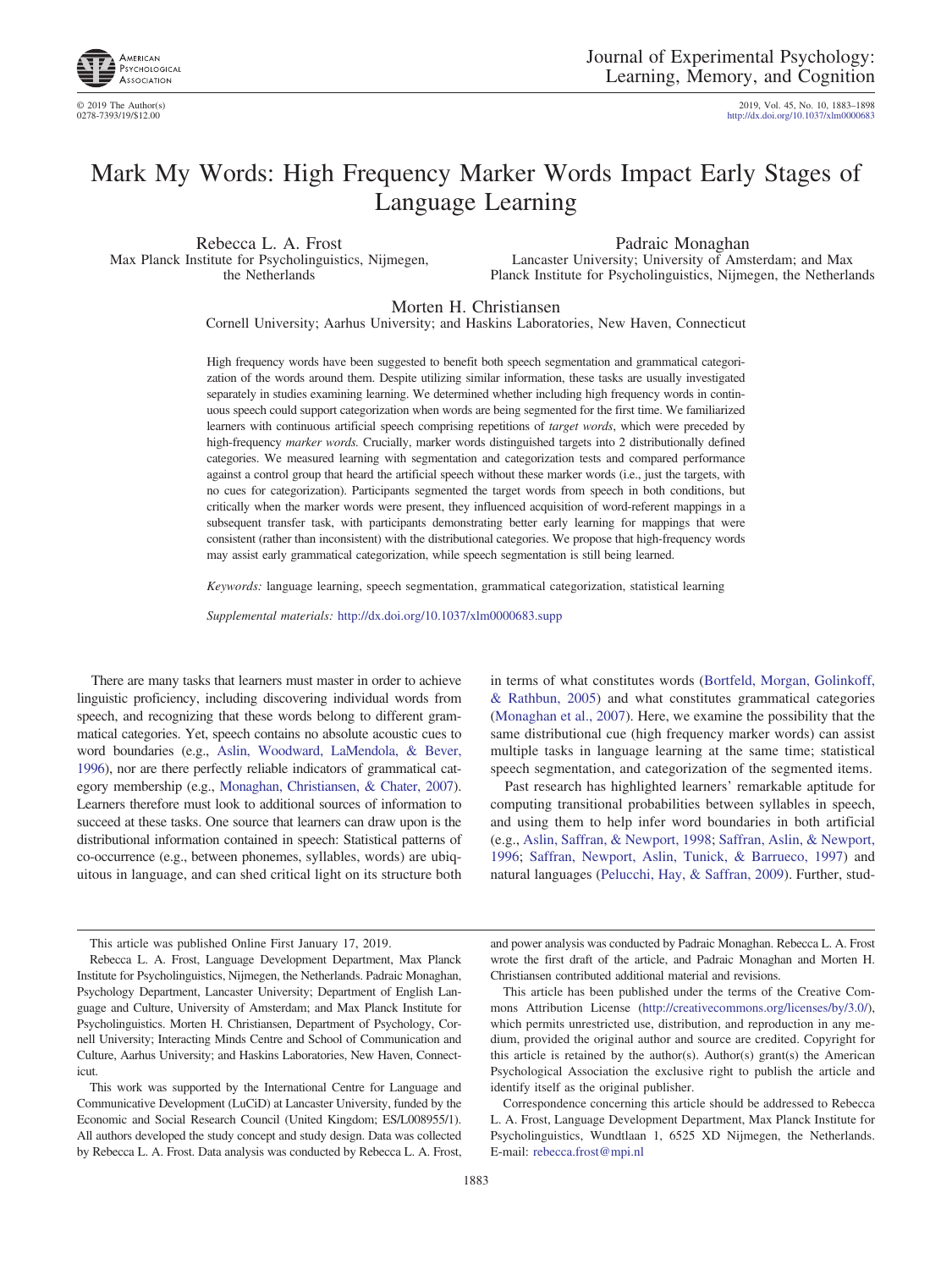ies have shown that learners can draw on transitional information for speech segmentation from infancy onward, perhaps even before they know the meaning of a single word in the language (e.g., [Saffran et al., 1996;](#page-15-1) [Thiessen & Saffran, 2003\)](#page-15-4) with sensitivity to distributional structure present possibly even from birth [\(Teinonen,](#page-15-5) [Fellman, Näätänen, Alku, & Huotilainen, 2009\)](#page-15-5).

Since distributional regularities exist at multiple levels of language abstraction, it follows that statistical regularities in speech may benefit a range of language learning tasks in addition to speech segmentation. Indeed, learners have been shown to be capable of using the statistical information contained in speech to acquire rule-like linguistic regularities with varying levels of complexity (e.g., [Endress & Bonatti, 2007;](#page-14-0) [Endress & Mehler, 2009;](#page-14-1) [Gerken, 2010;](#page-14-2) [Gómez, 2002;](#page-14-3) [Lany & Gómez, 2008;](#page-14-4) [Lany, Gómez,](#page-14-5) [& Gerken, 2007;](#page-14-5) [Marcus, Vijayan, Bandi Rao, & Vishton, 1999;](#page-14-6) [Mueller, Bahlmann, & Friederici, 2008,](#page-15-6) [2010;](#page-15-7) [Peña, Bonatti, Ne](#page-15-8)[spor, & Mehler, 2002\)](#page-15-8). Further, recent research has suggested that learners can learn structural generalizations even while they are still learning to segment speech [\(Frost & Monaghan, 2016\)](#page-14-7).

Given learners' demonstrable sensitivity to the distribution of linguistic patterns, it follows that items appearing in speech with a higher frequency than others might have a particularly important role in language learning—especially since high-frequency items are more easily perceived than lower-frequency words of similar length [\(Mor](#page-15-9)[gan, Shi, & Allopenna, 1996;](#page-15-9) [Zipf, 1935\)](#page-15-10), and provide more reliable co-occurrence information than their less frequent counterparts [\(Mon](#page-15-11)[aghan, Chater, & Christiansen, 2005\)](#page-15-11). Indeed, recent research has suggested that the presence of high-frequency words in speech may be advantageous for language acquisition, particularly for speech segmentation [\(Altvater-Mackensen & Mani, 2013;](#page-13-3) [Bortfeld et al., 2005;](#page-13-1) [Kurumada, Meylan, & Frank, 2013;](#page-14-8) [Mersad & Nazzi, 2012\)](#page-15-12).

One way that frequently occurring words could assist speech segmentation is by providing learners with helpful information about the boundaries of words that surround them, such that these high-frequency words operate as *anchors*, around which further language acquisition can occur [\(Bortfeld et al., 2005\)](#page-13-1). This "anchor effect" has been suggested to facilitate interplay between top-down lexical segmentation, drawing on learners' knowledge of known words, and bottom-up identification of the edges of unfamiliar items, drawing on the statistics of the input (e.g., [Conway,](#page-14-9) [Bauernschmidt, Huang, & Pisoni, 2010\)](#page-14-9), thereby helping learners to identify words in speech. We can consider how this might work by taking the sentence *youeatthebiscuityetyoudrinkthetea*: Upon hearing this sentence, a learner could recognize high-frequency words *you* and *the,* and use these to discern information about the words that surround them. In this instance, recognizing the word *you* could help the learner to identify the way in which the succeeding (*eat*, *drink*) and preceding (*yet*) words begin and end, respectively, thus facilitating segmentation. Critically though, some of the speech will remain unsegmented (*biscuityet*), meaning that high-frequency words do not entirely solve the task of speech segmentation—learners must extract the remaining words through further processing, such as computing the transitional probabilities of syllables within words, and inferring word boundaries at points where the subsequent syllable is difficult to predict (e.g., [Saffran et al., 1996\)](#page-15-1), or exploiting the broad array of prosodic cues that support segmentation [\(Curtin, Mintz, &](#page-14-10) [Christiansen, 2005;](#page-14-10) [Frost, Monaghan, & Tatsumi, 2017;](#page-14-11) [Mattys,](#page-14-12) [White, & Melhorn, 2005;](#page-14-12) [Monaghan, White, & Merkx, 2013;](#page-15-13) [Turk &](#page-15-14) [Shattuck-Hufnagel, 2000\)](#page-15-14).

In a seminal study, [Bortfeld, Morgan, Golinkoff, and Rathbun](#page-13-1) [\(2005\)](#page-13-1) demonstrated that 6-month-old infants were better able to identify new words in short utterances of speech when they appeared alongside high frequency words (e.g., their own name, and the word "mommy") compared with when they appeared next to an unfamiliar item, providing early evidence that learners may draw on highly familiar high-frequency words to help them during speech segmentation. Further evidence for the anchor word effect has since been found for both infant [\(Mersad & Nazzi, 2012\)](#page-15-12) and adult learners (Cunillera, Càmara, Laine, & Rodruigez-Fornells, [2010\)](#page-14-13). Crucial support comes from [Cunillera, Laine, and Rodríguez-](#page-14-14)[Fornells](#page-14-14) (2016), who documented the neural signature of this effect in adults, with results indicating that anchor words elicited greater stimulus-preceding negativity (a marker of expectation for subsequent input) in the learners' electroencephalography (EEG) data, in keeping with the notion that learners harbored an expectation for a particular word following a highly familiar high frequency word.

Additional support for the anchor word effect can be found in literature on computational modeling of speech segmentation. [Monaghan and Christiansen \(2010\)](#page-15-15) examined the possibility that highly frequent words may assist with natural language acquisition using their PUDDLE model of speech segmentation, which they applied to natural language corpora of child-directed speech taken from the CHILDES database [\(MacWhinney, 2000\)](#page-14-15). The model began by treating each utterance as a potential word, and then segmenting other utterances when they contained previously stored word candidates. In the model, high-frequency words were extracted quickly and, critically, these words were used to help segment the rest of the speech input. Together with the behavioral data, these findings provide converging evidence that highfrequency words may assist language acquisition by facilitating segmentation, particularly when they border entirely unfamiliar words [\(Bortfeld et al., 2005\)](#page-13-1).

Of equal importance is the possibility that, in addition to helping with speech segmentation, high-frequency words may also help inform the formation of grammatical categories [\(Valian & Coul](#page-15-16)[son, 1988\)](#page-15-16). In the example sentence "*youeatthebiscuityetyoudrinkthetea," you* reliably precedes verbs (*eat*, *drink*), while *the* reliably precedes nouns (*biscuit*, *tea*), in keeping with [Mintz's \(2003\)](#page-15-17) observation that pronouns often precede verbs but seldom precede nouns, while determiners often precede nouns but only rarely verbs. Crucially, [Mintz \(2003\)](#page-15-17) suggested that learners could exploit these co-occurrences for grammatical categorization (see also [St. Clair, Monaghan, & Christiansen, 2010\)](#page-15-18). Thus, it is possible that high frequency words can provide learners with valuable grammatical information about the words that follow them in speech, as well as helping with their initial discovery.

Interestingly, [Monaghan and Christiansen \(2010\)](#page-15-15) noted a substantial overlap between the high frequency words that were first extracted by their PUDDLE model of speech segmentation and words that were found to be useful for identifying grammatical categories in previous studies of child-directed speech [\(Monaghan](#page-15-0) [et al., 2007\)](#page-15-0), indicating that some of the same high frequency words may assist processing for different tasks during natural language acquisition, perhaps at the same time. To test the extent to which speech segmentation could support word learning, [Graf](#page-14-16) [Estes, Evans, Alibali, and Saffran \(2007\)](#page-14-16) and [Hay, Pelucchi, Graf](#page-14-17) [Estes, and Saffran \(2011\)](#page-14-17) exposed English-learning infants to continuous speech in an unfamiliar language, then tested their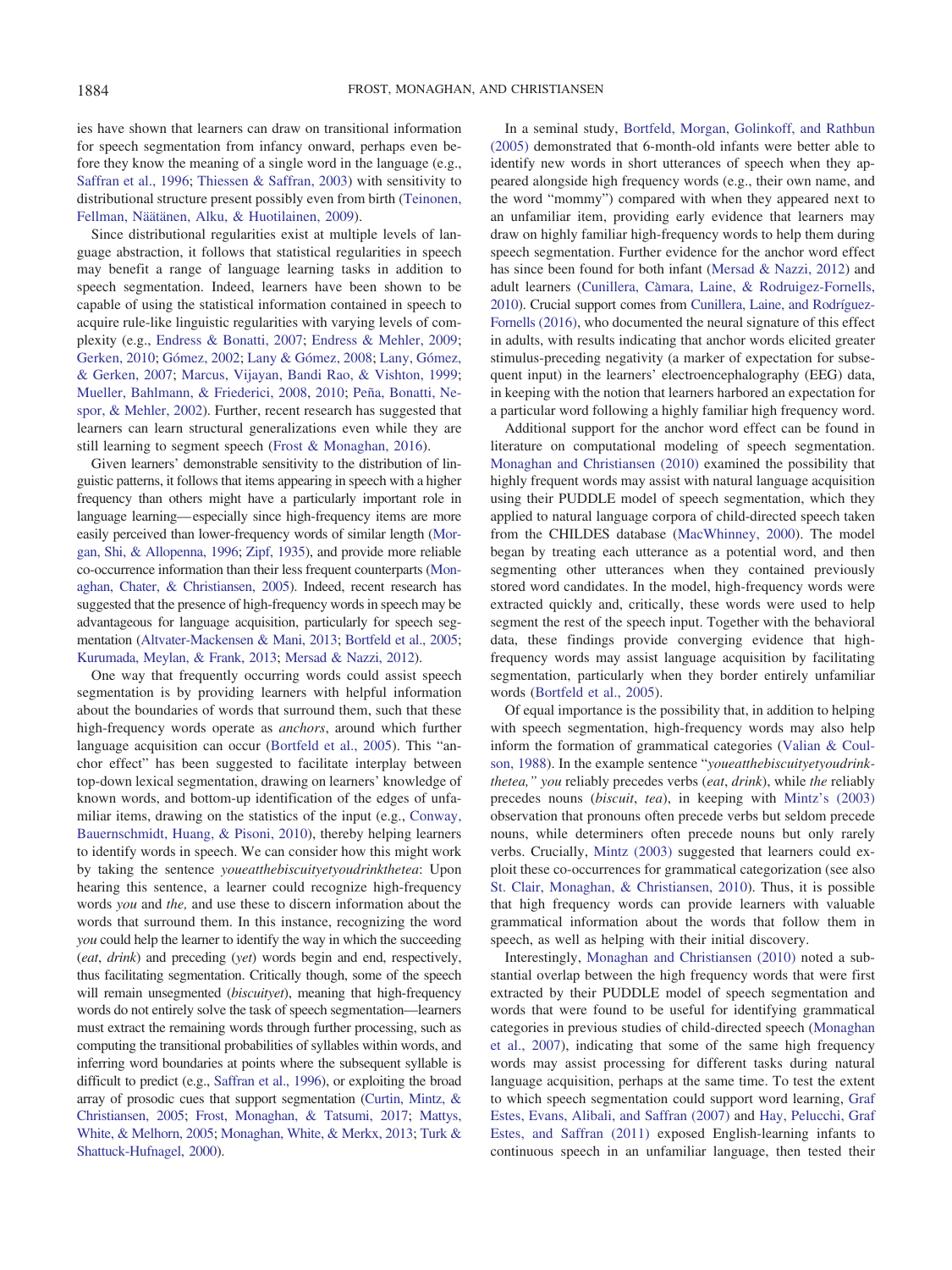ability to use words from that speech to label objects on a word– picture mapping task. They demonstrated that speech segmentation provided learners with a valuable opportunity to learn about word forms, which can immediately be linked to meaning. But what kind of information do learners acquire at the point of segmentation about the identity of potential word candidates and their possible *grammatical roles* in speech?

Learners' capacity to exploit the link between distributional and grammatical categories has been subject to extensive theoretical debate. For instance, [Chomsky \(1965\)](#page-14-18) proposed that grammatical categories are innately specified, while [Pinker \(1987\)](#page-15-19) suggested that semantic features are innately specified, with grammatical categories being mapped onto the relevant semantic features that are realized within the grammar of the particular language.<sup>1</sup> Alternatively, it may be that grammatical categories can be entirely derived from the complex distributional statistics of their usage [\(Bates & MacWhinney, 1982;](#page-13-4) [Redington, Chater, & Finch, 1998\)](#page-15-20). Yet, the way that distributional categories (such as words succeeding *the* vs. words succeeding *you*) relate to syntactic grammatical distinctions (such as nouns and verbs) has rarely been explicitly investigated under the controlled conditions of artificial language learning studies. It may be that the semantic distinctions must be present while language learners are initially exposed to distributional categories, as in studies by [Frigo and MacDonald \(1998\)](#page-14-19) and [Braine et al. \(1990\).](#page-13-5) Alternatively, it may be that abstract distributional categories can be acquired (e.g., [Gerken, Wilson, &](#page-14-20) [Lewis, 2005;](#page-14-20) [Kiss, 1973;](#page-14-21) [Mintz, 2002;](#page-15-21) [Reeder, Newport, & Aslin,](#page-15-22) [2013\)](#page-15-22) then later mapped onto distinct syntactic categories.

[Reeder, Newport, and Aslin \(2013\)](#page-15-22) provided a comprehensive analysis of the way that learners form abstract distributional categories from linguistic input; in a series of studies, they trained adults on an artificial grammar and varied the presence of distributional information on a variety of dimensions, including the number of linguistic contexts a word could appear in, the density of these contexts in the language input, and the overlap between words and contexts. Their findings demonstrated that learners can draw on distributional information alone to inform categorization of lexical items, and can even use it to generalize across gaps in their input.

More recently, [Lany \(2014\)](#page-14-22) tested the way in which learners map distributional information onto semantic categories (animals and vehicles). In this study, 22-month-old infants heard a familiarization stream comprising novel determiners and novel nouns, which were presented alongside one another in segmented speech. Determiners and nouns were split into two categories, which were paired together such that particular determiners preceded particular nouns (i.e., aX, and bY), and items in paired categories appeared together probabilistically within the speech stream (i.e., with 75% co-occurrence, to reflect noise in natural language), cueing distributional category membership. Following familiarization, infants completed a word–picture mapping task, during which nouns were paired with images of unfamiliar animals and vehicles. Mappings were probabilistic, with X and Y nouns predominantly labeling animals and vehicles, respectively. The data indicated that the co-occurrence statistics in the familiarization stream may have informed the subsequent formation of semantic categories; helping learners to learn the labels of new animals and vehicles (though this was only the case for infants with higher scores on an independent measure of grammar development). Critically, since [Hay](#page-14-17) [et al. \(2011\)](#page-14-17) demonstrated that *speech segmentation* provides learners with an opportunity to learn word candidates, it is possible that learners would demonstrate evidence of mapping distributional structure to grammatical categories even when exposed to continuous speech.

Bringing together the literature on high frequency words, statistical speech segmentation, and grammatical categorization, the present study examined whether the same high-frequency marker words could influence statistical speech segmentation and grammatical categorization simultaneously. We trained adults on a continuous artificial speech stream consisting of *target words* and *marker words*, which distinguished target words into two distributional categories through co-occurrence, with certain marker words always preceding words in certain categories. We tested whether the high-frequency marker words helped learners to identify the target words that surrounded them in speech (speech segmentation). We also examined whether learners used these same high-frequency words to discern (explicitly) that target words belonged to different abstract categories (categorization) according to distributional co-occurrence information in the speech stream [\(Mintz, 2003;](#page-15-17) [Monaghan et al., 2007\)](#page-15-0).

In a subsequent test, we assessed the extent to which learners' distributional category knowledge implicitly influenced grammatical category learning, by applying the language to a crosssituational learning task, which mapped target words onto actions or objects (see [Graf Estes et al. \(2007\)](#page-14-16) for evidence that learners can map new words onto recently segmented items). Crosssituational word learning tasks require learners to form word/ referent associations over repeated exposure to scenes that over time provide useful statistical cues, but are individually ambiguous. Such tasks take into account the dynamic nature of the language learning environment: each spoken word could have a virtually infinite number of possible referents [\(Quine, 1960\)](#page-15-23), but learners are likely to encounter repeat co-occurrences of particular words and referents over multiple learning instances [\(Gleitman,](#page-14-23) [1990;](#page-14-23) [Horst, Scott, & Pollard, 2010;](#page-14-24) [Pinker, 1989;](#page-15-24) [Smith, Smith, &](#page-15-25) [Blythe, 2011\)](#page-15-25). Learners can exploit these *cross-situational statistics* in order to learn word-referent mappings [\(Fitneva & Chris](#page-14-25)[tiansen, 2011,](#page-14-25) [2017;](#page-14-26) [Monaghan & Mattock, 2012;](#page-15-26) [Monaghan,](#page-15-27) [Mattock, Davies, & Smith, 2015;](#page-15-27) [Smith & Yu, 2008;](#page-15-28) [Yu & Smith,](#page-15-29) [2007\)](#page-15-29), and can use them to acquire both item and category labels for objects [\(Chen, Gershkoff-Stowe, Wu, Cheung, & Yu, 2017\)](#page-14-27). In an extension of these prior cross-situational learning tasks, we required participants to draw on associations made between words and action/object referents over multiple trials. Critically, we required learners to pair words with referents in a way that was either consistent with the categories defined in the continuous speech (with words from each distributional category being used as either nouns or verbs, labeling objects and actions, respectively) or inconsistent (with half of the words from each distributional category being used as nouns and the other half as verbs).

 $<sup>1</sup>$  Note that even in the case of putative innate categories (whether they</sup> be syntactic or semantic), there is still the problem of mapping individual sound patterns from a language onto those categories (e.g., the word *penguin* onto the category of nouns). The kind of distributional learning described here might therefore also be needed in theories positing preexisting innate categories.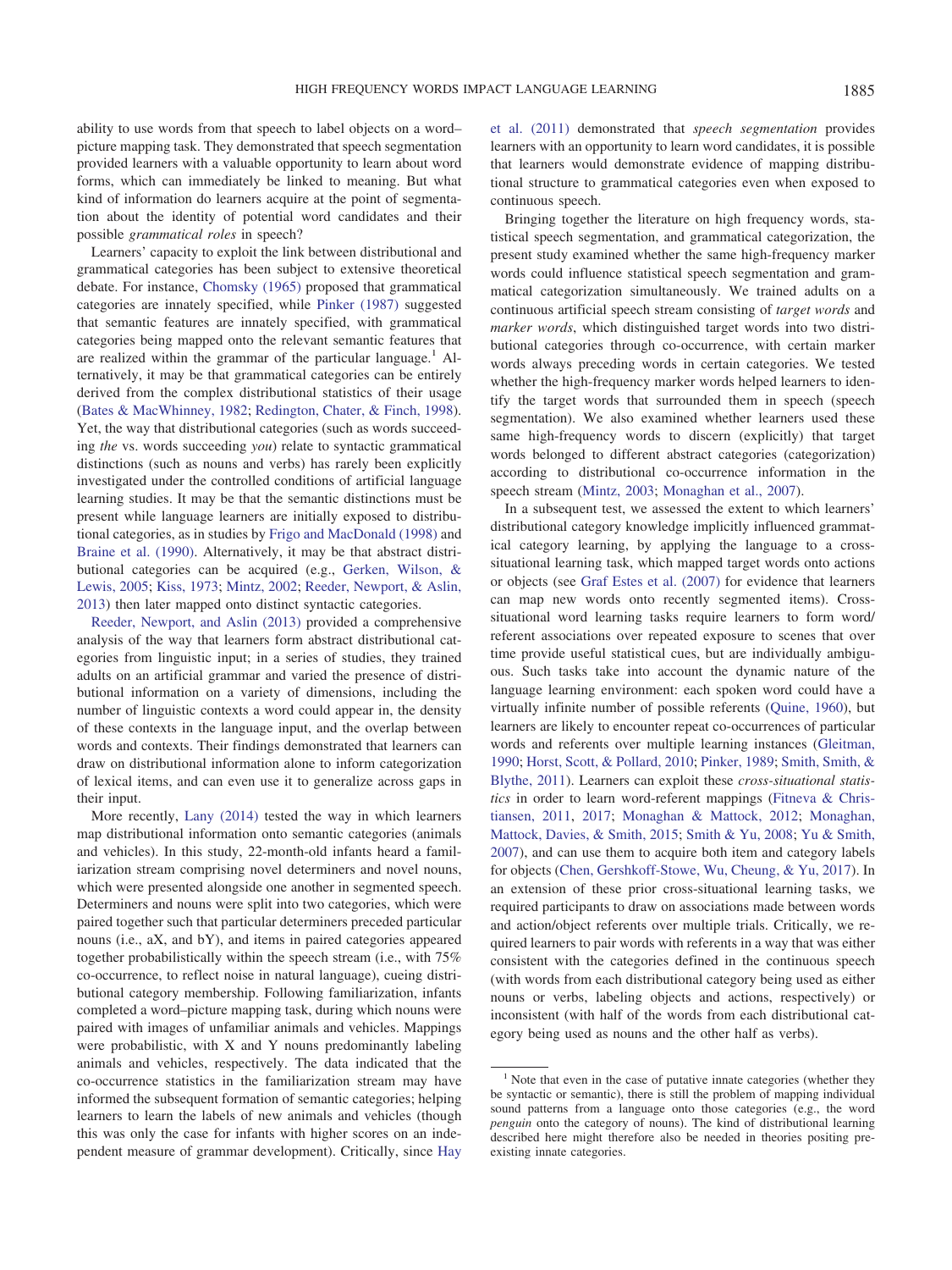In a related pilot study, [Frost, Monaghan, and Christiansen](#page-14-28) [\(2016\)](#page-14-28) trained participants on a continuous speech stream in which target words were presented alongside (category-denoting) markers, and tested transfer of distributional category learning to a word–picture mapping task, which required participants to map words from these distributionally defined categories to pictures of actions and objects, with mappings being either consistent or inconsistent with the distributional category distinction. The pilot study found some evidence to suggest word-object/action mapping was influenced by distributional categorization, but this was weak (evidenced by a marginally significant effect). Further, this effect was only observed in the first testing block, and diminished over the course of task—suggesting that, if distributional information is used to prepare the learner for potential category distinctions in their vocabulary, then this may only exert an effect during the initial stages of learning. We therefore examined whether transfer effects are observed early in the cross-situational learning task, as well as throughout it. The current study design improved on this earlier study by increasing the salience of the distinction between object and action referents in the transfer task by using animated movements rather than pictures of actions. We anticipated that the current study would show a larger effect of marker word categorization than was seen in the pilot, and we expected that this effect may dissipate over time—as associative information about words and referents increases.

We hypothesized that high-frequency words operating as markers to word boundaries might also assist with speech segmentation [\(Altvater-Mackensen & Mani, 2013;](#page-13-3) [Bortfeld et al., 2005;](#page-13-1) [Kuru](#page-14-8)[mada et al., 2013;](#page-14-8) [Mersad & Nazzi, 2012\)](#page-15-12). Additionally, we hypothesized that these marker words might also simultaneously constrain learning about the role of other words in the language by contributing to early formation of grammatical categories [\(Lany,](#page-14-22) [2014\)](#page-14-22). If participants do form grammatical categories based on the distribution, then we expect knowledge of these categories to interfere with their application of the language during the transfer task, when the latter is inconsistent with learned category information. Specifically, we expect that this knowledge will impede participants' ability to put target words from the same grammatical category to different uses (i.e., using them to label both nouns and verbs, rather than just nouns, or just verbs). We anticipated that this effect would be observed most clearly during the early stages of training on the transfer task. Alternatively, if distributional information can only be used in concordance with semantic information to generate information about the syntactic categories of referents (e.g., [Pinker, 1987\)](#page-15-19), then prior learning of distributional categories will not be seen to affect acquisition of word-referent mappings in the transfer task. A further possible cause for a lack of effect of distributional categories on syntactic categorization could be that speech segmentation does not initially permit categorization information to permeate through the learner's language structure.

#### **Method**

#### **Participants**

Participants were 48 adults (16 males, 32 females), all students at Lancaster University, with a mean age of 19.10 years (range = 18 –22 years). All participants were native-English-speakers, with no known history of auditory, speech, or language disorder. Participants were paid £3.50 or received course credit.

## **Design**

The experiment used a between-subjects design, with two conditions of training type: *markers and no markers*. These conditions varied the number of marker words present in the speech and either contained no marker words, or one marker word per category. Participants were randomly allocated to one of these conditions, with 24 participants receiving each type of training. All participants completed the same battery of tests after training; knowledge of the experimental language was tested immediately with tasks assessing speech segmentation and distributional categorization. A transfer task then put the familiarized language to use, to see whether participants' distributional category knowledge for the target words shaped the way they used those targets as labels for actions and objects. For this task, participants were further subdivided into two groups for whom objects and actions were labeled in a way that was either *consistent* or *inconsistent* with the distributional categories (each  $N = 12$ ). This subdivision was crossed with the markers/no markers conditions, such that half of the participants in each group received consistent labels, and the other half received inconsistent labels. Note that the no markers condition does not relate meaningfully to the consistent versus inconsistent distinction, but was included as an additional control to ensure that any effects observed for the markers condition were not due to biases in participants' responses to individual items.

Sample size was designed with respect to our key experimental test of transfer from a speech segmentation task to a label-mapping task. We assessed the results from [Graf Estes et al. \(2007\)](#page-14-16) and [Frost et al. \(2016\)—](#page-14-7)studies in the literature which most closely resembled the current study design. [Graf Estes et al. \(2007\)](#page-14-16) demonstrated a transfer effect of  $\eta_p^2 = .16$  in a two-way mixed ANOVA for an infant looking study to stimuli that either matched or mismatched object-labels, with 14 participants in each condition (conditions were *word-transfer* and *nonword-transfer*). Post hoc power was .88, assuming zero correlation between matching and mismatching conditions (an intercorrelation would increase power further). [Graf Estes et al. \(2007\)](#page-14-16) employed one withinsubject and one between-subjects factor, whereas our design required two between-subjects factors. For a similar effect size, a priori power  $=$  .84 with 24 participants distributed across the marker word and no marker word conditions (with  $N = 12$  in the consistent and inconsistent mapping conditions). For the pilot study by [Frost et al. \(2016\),](#page-14-7) three different between subject marker word conditions each had 24 participants, subdivided into groups receiving consistent and inconsistent mappings  $(N = 12$  for each subgroup). The size of the effect of marker word consistency on transfer to the early stages of word learning was  $\eta_p^2 = .124$ , with power = .81.

In the current study we analyzed results using linear mixed effects models which can enhance power further [\(Brysbaert &](#page-14-29) [Stevens, 2018\)](#page-14-29). As there were no similar studies using linear mixed effects analysis, we were unable to determine the required sample size for the study a priori. We thus report post hoc power for each of the measures we assessed below, generated using the simR package [\(Green & MacLeod, 2016\)](#page-14-30), as recommended by [Brysbaert and Stevens \(2018\).](#page-14-29)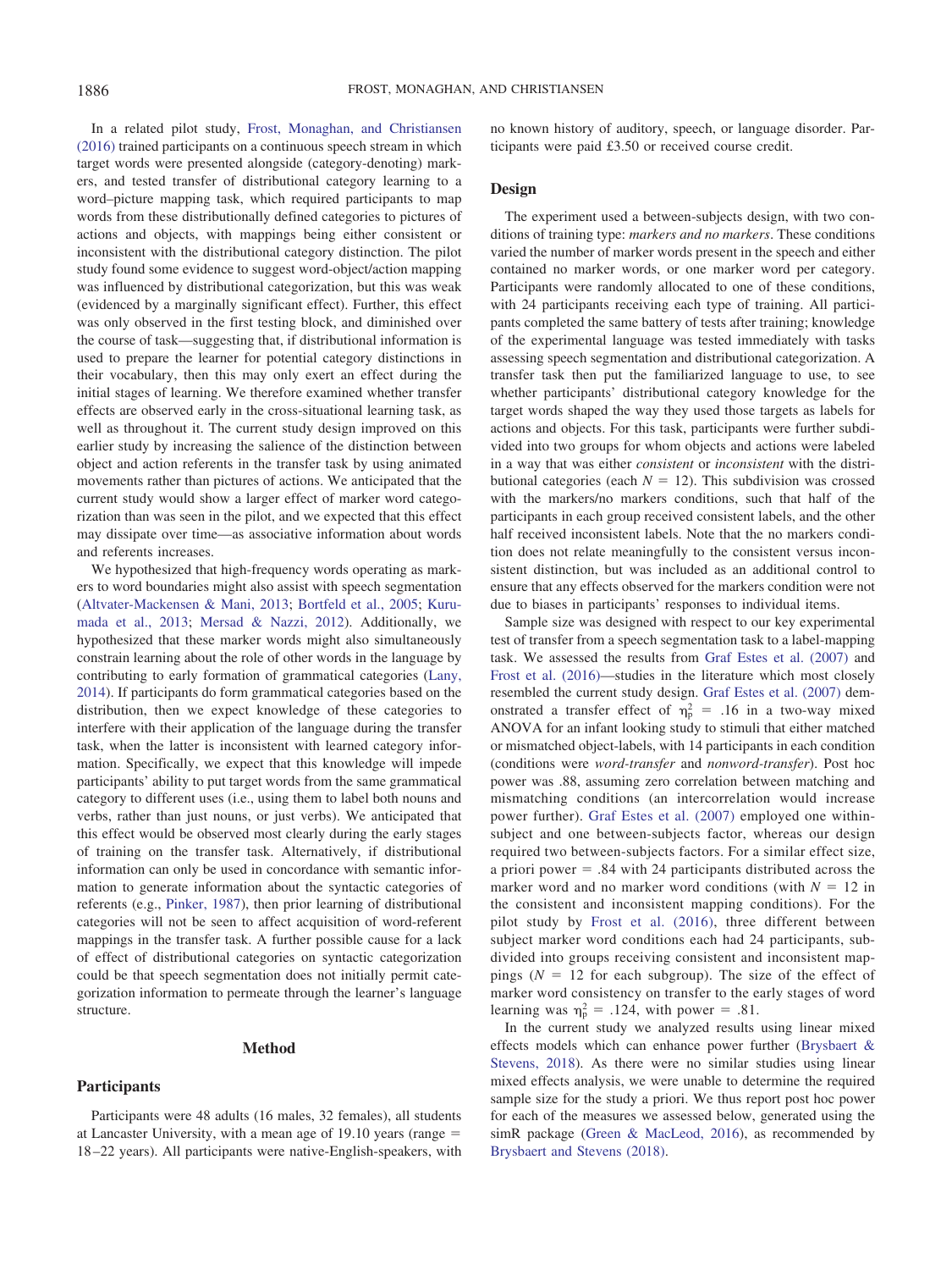This study received ethical approval from the Faculty of Science and Technology Research Ethics Committee at Lancaster University.

The experimental language and the stimuli and procedure for each of the tasks are outlined below.

## **Materials**

**Stimuli.** Speech stimuli were created using the Festival speech synthesizer [\(Black, Taylor, & Caley, 1990\)](#page-13-6). The language was created from a set of 20 syllables (*no, ro, fo, to, li, gi, ni, ka, ma, sa, za, fe, te, re, de, ve, mu, zu, pu, bu*), which were drawn upon and combined pseudorandomly to create eight bisyllabic *target words* (e.g., *samu, noli, nide, fezu, tero, buza, kato, mave),* and two monosyllabic *marker words (*e.g., *fo, pu*), which preceded target words in the speech stream. Phonemes used for targets and marker words contained both plosive and continuant sounds. There was no repetition of consonants or vowels within target words. Each target word lasted approximately 500 ms, and each marker word lasted approximately 250 ms. Eight transitions between words were omitted from the no markers familiarization stream (e.g., *noli* never succeeded *samu*), in order to create a set of nonwords involving syllable transitions not seen by participants in either training condition (see Segmentation Test section for details).

The eight target words were arbitrarily split into two equal categories (*A* and *B),* with four words in each. Category membership was denoted only by the co-occurrence of target words and marker words in the continuous speech stream: in the markers condition, one marker word reliably preceded words from each category (e.g., *fo* preceded A words, whereas *pu* preceded B words). The speech stream for the no markers condition contained target words only, meaning participants in this condition received no information regarding the category membership of the target words, therefore we would not expect them to demonstrate such knowledge at test.

Six versions of the language were generated by randomly assigning syllables to positions within words and marker words, to control for possible preferences for certain syllables in certain positions, and preferences for particular dependencies between syllables not due to the statistical structure of the sequences [\(Onnis, Monaghan, Richmond, & Chater, 2005\)](#page-15-30). These versions were counterbalanced across each of the two training conditions.

**Training.** A continuous stream of synthetic speech was created using the Festival speech synthesizer [\(Black et al., 1990\)](#page-13-6) by concatenating target words and marker words (see [Table 1\)](#page-4-0). For the no markers control condition, the speech stream comprised target words only, and lasted approximately 280 seconds. For the

markers condition, the speech stream comprised target words plus marker words, and lasted approximately 420 s. In both conditions, the eight target words were each presented 150 times with no immediate repetition, and speech was continuous, with no pauses between words. Speech streams had a 5-s fade in and out so that the onset and offset of speech could not be used as a cue to the word boundaries or language structure.

**Segmentation test.** To test segmentation, we created a twoalternative forced-choice task, which examined participants' preferences for words versus nonwords. Nonwords were bisyllabic items that comprised the last syllable of one target word and the first syllable of another (e.g., *muno* formed from *samu* and *noli*). We used nonwords (items which did not occur during familiarization) in order to make comparisons across the different conditions. For the no markers condition, particular transitions between target words were withheld from the speech stream, and nonwords were formed from the resulting syllable combinations of the omitted transitions (so for this group nonwords are comparable with partwords in classic instances of this paradigm). The same nonwords were used at test for the markers condition, and these did not occur in the familiarization speech for an additional reason: A marker word intervened between pairs of target words. Note that it would not have been possible to use part-words which spanned word boundaries as in [Saffran, Aslin, and Newport's \(1996\)](#page-15-1) studies of speech segmentation, because part-words did not occur in a comparable way across conditions: Part-words in the markers condition would comprise a fragment of a target word and a marker word, in the no markers condition, they would have to comprise fragments of two target words. In our task, preference for selecting words over nonwords would indicate that participants had successfully distinguished target words from competitor nonword syllable sequences.

Eight test pairs were constructed by matching each target word with a corresponding part-word (e.g., *samu* vs. *muno*), and items in each test pair were separated by a 1-s pause. Test pairs were each presented twice, giving 16 test items in total. Items were presented in random order, and correct responses occurred an equal number of times in the first and second position within pairs.

**Categorization test.** To test abstract categorization (i.e., categorization based on the distributional information about the cooccurrence of markers and targets), we created an explicit similarityjudgment task that contained pairs of target words. Twelve test pairs contained items from the same category (as determined by the marker words that preceded them in speech), with six test pairs containing two Category A words, and six test pairs containing two Category B words. There were also 12 mixed test pairs, which

<span id="page-4-0"></span>Table 1

|  |  |  |  |  | Example Speech Streams for Each Condition |
|--|--|--|--|--|-------------------------------------------|
|--|--|--|--|--|-------------------------------------------|

| Condition  | Target words                                      | Marker words | Speech stream excerpt                                                                   |
|------------|---------------------------------------------------|--------------|-----------------------------------------------------------------------------------------|
| No markers | samu, noli, fezu, nide, tero,<br>buza, kato, mave |              | tero-noli-nide-buza-fezu-mave-samu-kato-<br>$noli$                                      |
| Markers    | ,,                                                | $f_0$ , re   | $\ldots$ re-tero-fo-noli-fo-nide-re-buza-fo-fezu-re-<br>$mave$ -fo-samu-re-kato-fo-noli |

*Note*. Items in grey belong to Category A, whereas items in black belong to Category B. Marker words are given in bold. Dashes indicate word boundaries, but these were not physically denoted in the continuous speech; items followed each other directly with no pauses between words.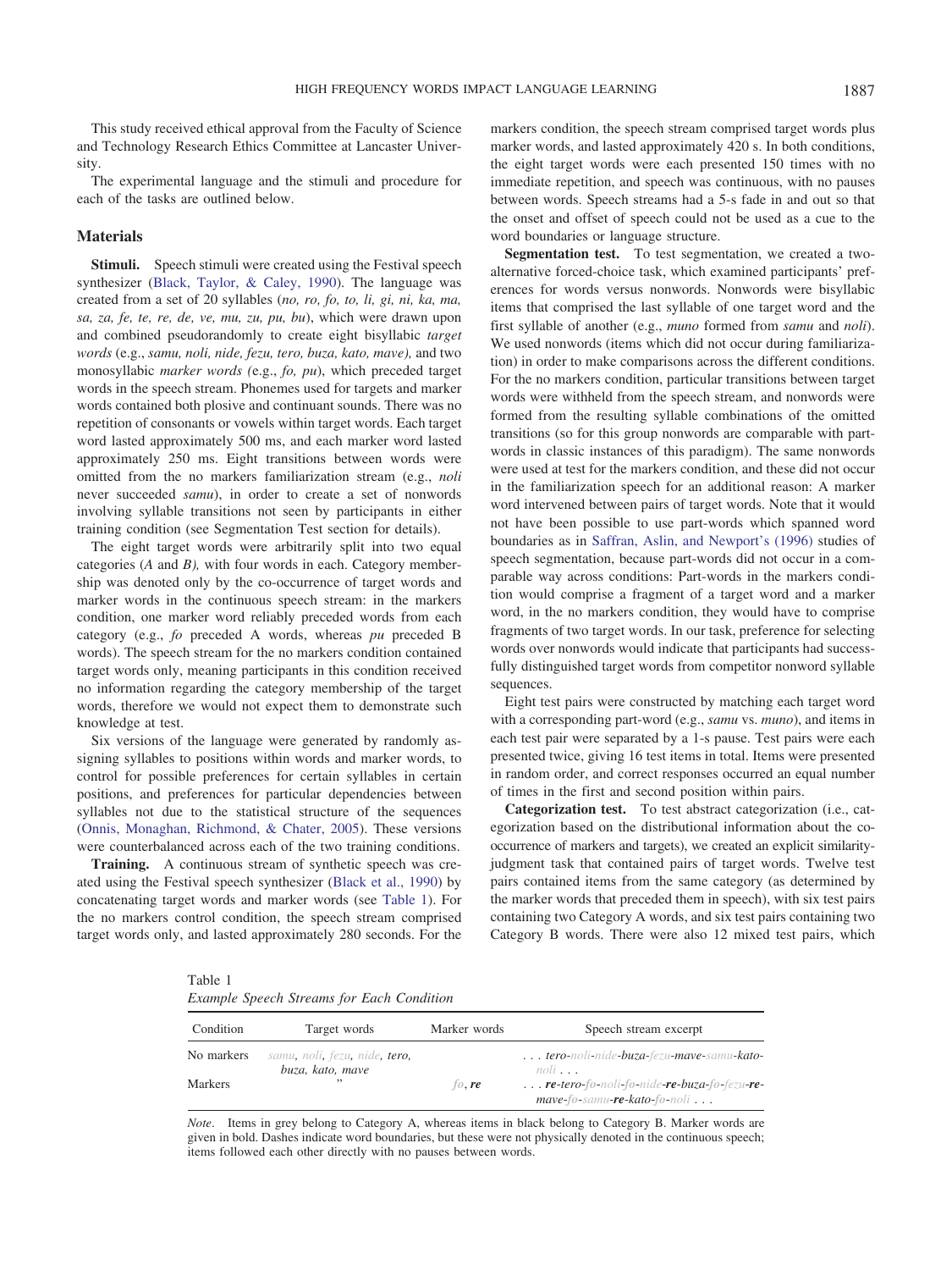contained one word from each category (so, one A word and one B word), giving 24 test pairs in total.

**Transfer of category knowledge test.** To test whether knowledge of distributional categories constrained participants' learning of word-referent mappings, we created a cross-situational wordpicture/action mapping task, which provided a grammatical category distinction (i.e., nouns and verbs) onto which the target words could map. On each trial, participants heard a sentence comprising two targets, then saw two visual scenes, with each scene containing a shape undertaking an action (with no duplication of shapes and actions on individual trials). Participants stated which of the two visual scenes the sentence described (see [Monaghan et al.,](#page-15-27) [2015](#page-15-27) for a similar experimental design of cross-situational learning but without the preceding segmentation task, and see the Procedure section for more information about this task). There were four images of shapes, each printed in black on a grey background, taken from [Fiser and Aslin \(2002\).](#page-14-31) There were four actions that these shapes could perform: rotate, bounce, swing, and shake, selected from the series of actions used by [Monaghan et al. \(2015\).](#page-15-27)

Of the eight target words, four were paired with different shapes, and four were paired with different actions. Sentences were constructed to describe possible noun–verb combinations such that each sentence contained two target words, with one word referring to the shape, and one word referring to the action it was undertaking.

Critically, for half of participants, word-action/shape pairings were *consistent* with the distributionally defined categories heard during training, such that all A words appeared with shapes and all B words appeared with actions. For the remaining participants, pairings were *inconsistent*: two A words and two B words were paired with shapes, and two A words and two B words were paired with actions (see [Figure 1\)](#page-5-0).

There were six versions of the language, presentation of which was counterbalanced across participants. Each version of the language used a different set of images for this task, which were selected at random from a set of eight novel shapes (taken from [Fiser & Aslin, 2002\)](#page-14-31). Particular objects and actions co-occurred an equal number of times, to prevent formation of associations between particular objects and actions, and to minimize unintentional co-occurrences between nouns and actions and between verbs and



<span id="page-5-0"></span>*Figure 1.* Consistent versus inconsistent word-action/object mappings. See the online article for the color version of this figure.

objects. Word-referent pairings differed across the six different versions of the language, to control for potential preferences for linking certain sounds to particular objects or actions.

**Vocabulary test.** Finally, we created a vocabulary test to assess exactly which word-object/action mappings participants had learnt. This task contained 16 two-alternative forced-choice trials, with two trials for each target word. Trials assessing learning of nouns (word-object mappings) contained static images of two objects: the target object and one other trained object that acted as a foil. For trials assessing learning of verbs (word-action mappings), we introduced a new shape to prevent participants' responses from being influenced by knowledge of shapes. On verb trials, participants saw two scenes containing a new shape (presented alongside one another onscreen, as in the noun trials) with the shape performing a different action in each scene. On each trial, after 5 s (while the scenes were still onscreen) a target word was presented auditorily, and participants selected which of the two objects, or actions, the target was referring to. Pairing of shapes and actions was pseudorandomized such that each shape and action featured an equal number of times over the course of the task: twice as the correct referent (one to the left, and once to the right), and twice as the alternative (once to the left, and once to the right).

## **Procedure**

Before hearing the familiarization speech, participants were instructed to pay attention to the language and think about the possible words it may contain. Participants were tested immediately after training. Testing was structured such that all participants received the tasks in the same order: Participants completed the segmentation test first, followed by the categorization test, then the cross-situational transfer test. Tasks were programmed using EPrime 2.0, with instructions appearing onscreen before each task began.

For the segmentation test, participants were instructed to listen to each test pair (a word and a nonword) then select which item best matched the language they had just heard, responding "1" for the first or "2" for the second sequence on a computer keyboard.

For the categorization test, participants were instructed to listen to each test pair (two words from the same/different categories), then rate how similar they thought the role of the items was in the familiarization stream. Participants were required to respond on a computer keyboard using a 6-point Likert-scale, with  $1 = ex$ *tremely different roles* and  $6 = \text{very similar roles}$ . If participants have formed categories based on the co-occurrence of target words and markers, then pairs of items taken from the same category should receive higher similarity ratings than mixed pairs (see [Frost](#page-14-7) [et al., 2016,](#page-14-7) for a variant of this paradigm that demonstrates abstract category learning is possible).

For the cross-situational task, on each trial participants saw two scenes containing different objects performing different actions. After 5 s (while the scenes were still onscreen) participants heard a sentence comprising two target words. The sentence described one of the two scenes, with one word referring to the action, and one to the object. When the sentence had finished, participants were instructed to indicate via key press whether the sentence described the scene on the left or the right of the screen, by pressing "1" for the left and "2" for the right. The next trial began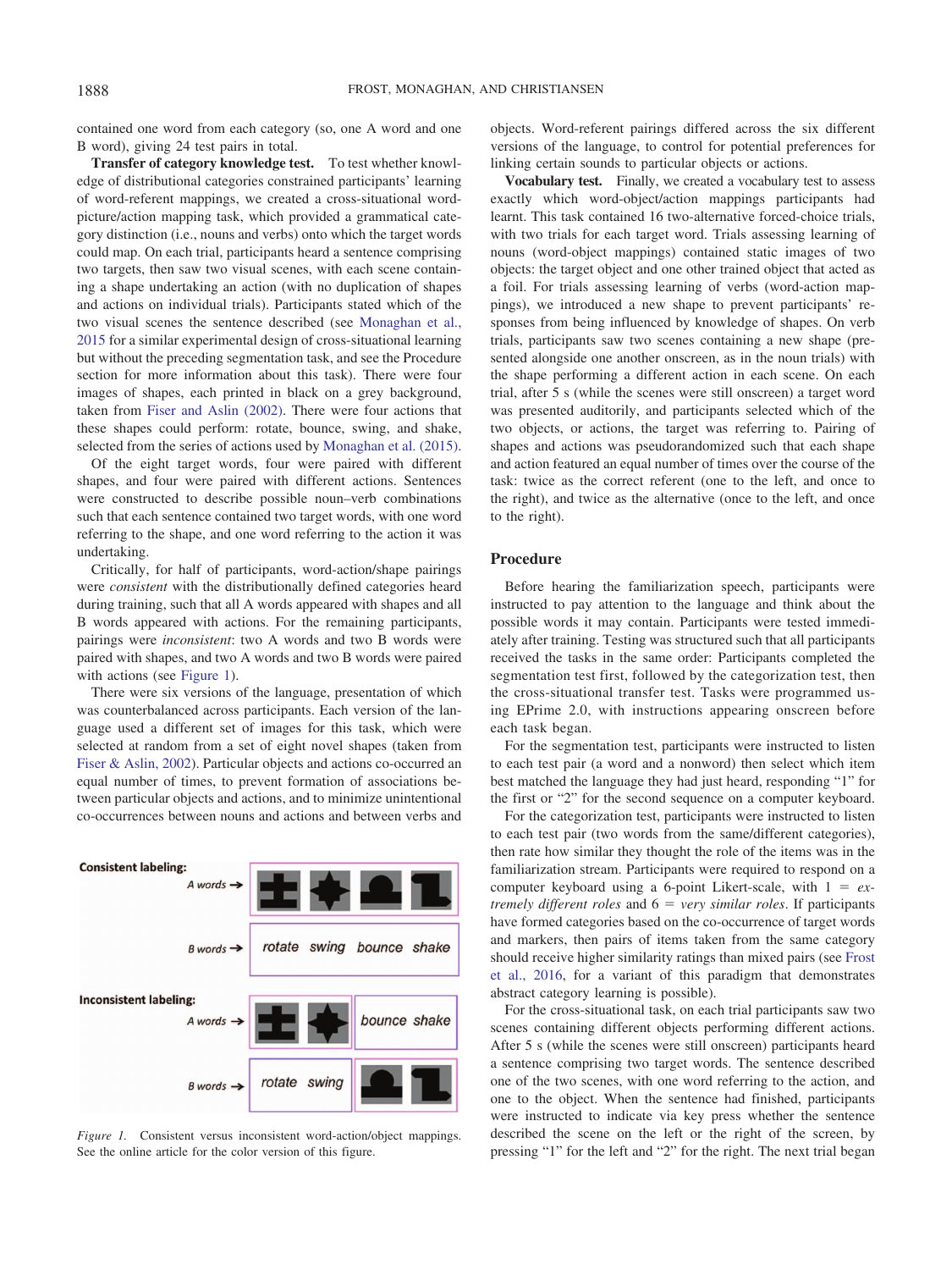after participants had provided their response. An example trial is shown in [Figure 2.](#page-6-0)

The probability of co-occurrence between a noun (noun*<sup>i</sup>* ) and its target object (object<sub>i</sub>) was  $p(\text{object}_i | \text{noun}_i) = 1$ , whereas cooccurrence between a noun and another distractor object was  $p(\text{object}_j \mid \text{noun}_i) = 0.33$ , and co-occurrence probability between a noun and each action was  $p(\text{noun}_i | \text{action}_j) = 0.25$ . Similarly, verb to target action co-occurrence probabilities were  $p(\text{action}_i | \text{verb}_i)$  = 1, verb to other action probabilities in the distractor scene were  $p(\text{action}_j|\text{verb}_i) = 0.33$ , and verb and object co-occurrence probabilities were  $p(\text{object}_i | \text{verb}_i) = 0.25$ . Over the course of the task, we expected that learners would draw on these co-occurrence statistics in order to learn word-referent mappings.

There were six blocks, each containing eight learning trials. Within each block, each image and motion occurred four times twice in the target scene and twice in the alternative (foil) scene. Each word occurred twice in each block. The left/right position of the referent and alternative scene was pseudorandomized such that each scene appeared once in each position.

To avoid providing additional cues for the role of words in the language, the presentation order for nouns and verbs was counterbalanced such that half of the sentences in a block followed a noun–verb order, and the other half followed a verb–noun order. Thus, this task used free word-order, such that grammatical categories of words were defined only by their prior co-occurrence with the marker words, and not in terms of the sentence position.

If prior category knowledge was influencing performance on this task, then participants should find it easier to use words from each of the categories consistently (i.e., all A words labeling objects) than inconsistently (i.e., some A words labeling objects, but some A words labeling actions). Thus, the key interaction of



<span id="page-6-0"></span>*Figure 2.* An example trial on the cross-situational learning task, with two shapes performing unique actions, presented alongside a sentence that describes one of these pairs.

interest involves condition and consistency, which would reflect transfer of distributional category knowledge.

For the vocabulary test, on each trial participants saw the two scenes then heard a target word and selected via key-press whether the word referred to the scene on the left or the right of the screen (pressing "1" for left and "2" for right, as in the cross situational task). The next trial began after participants had responded. There were 16 trials in total, with two trials for each target word. The order of noun and verb trials was randomized, and the left/right position of the referent and foil alternative was balanced in the testing block.

Training and testing stimuli were presented at a comfortable volume, through closed-cup headphones. All participants were tested individually in an isolated booth, and the entire session lasted for approximately 30 min.

## **Results**

We first report the results of the segmentation task, investigating the effect of marker words on participants' ability to individuate words from the speech, relative to the no markers control group. We then present the results for the categorization test, which assesses whether participants encoded category information about the words on the basis of their co-occurrence with markers. Finally, we report the key analysis for the study, which is whether category information defined by the marker words can have an implicit effect on participants' ability to use words as nouns and verbs in the word-object/action transfer task. For this test, we first report transfer effects seen during early stages of learning (consistent with learning effects observed in [Frost et al., 2016\)](#page-14-7), we then report the results across the whole task, followed by the measures of learning of nouns and verbs.

#### **Segmentation**

One-sample *t* tests were performed on the segmentation data (proportion correct responses) to compare performance with chance. Performance was significantly above chance for both no markers  $(M = .740, SE = .042), t(23) = 5.658, p < .001$ ; and markers  $(M = .740, SE = .042)$ .666, *SE* = .028),  $t(23) = 5.914$ ,  $p < .001$ , indicating that participants in both conditions were able to identify individual words from the speech stream.

Generalized linear mixed effects analysis was performed on the data [\(Baayen, Davidson, & Bates, 2008\)](#page-13-7), modeling the probability (log odds) of response accuracy on the segmentation test considering variation across participants and materials. The model was built incrementally, and was initially fitted with the maximal random effects structure that was justified by the design, with random effects of subjects, particular test-pairs, and language version (to control for variation across the randomized assignments of phonemes to syllables). Random slopes were omitted if the model failed to converge with their inclusion [\(Barr, Levy,](#page-13-8) [Scheepers, & Tily, 2013\)](#page-13-8). We then added condition (markers, no markers) as a fixed effect, and considered its effect on model fit with likelihood ratio test comparisons. There was no significant effect of condition (model fit improvement over the model containing random effects:  $\chi^2(1) = 2.850, p = .091, power = .46,$ 95% CI [.39, .53]), indicating participants in both conditions performed at a statistically similar level (difference estimate  $= -0.459$ ,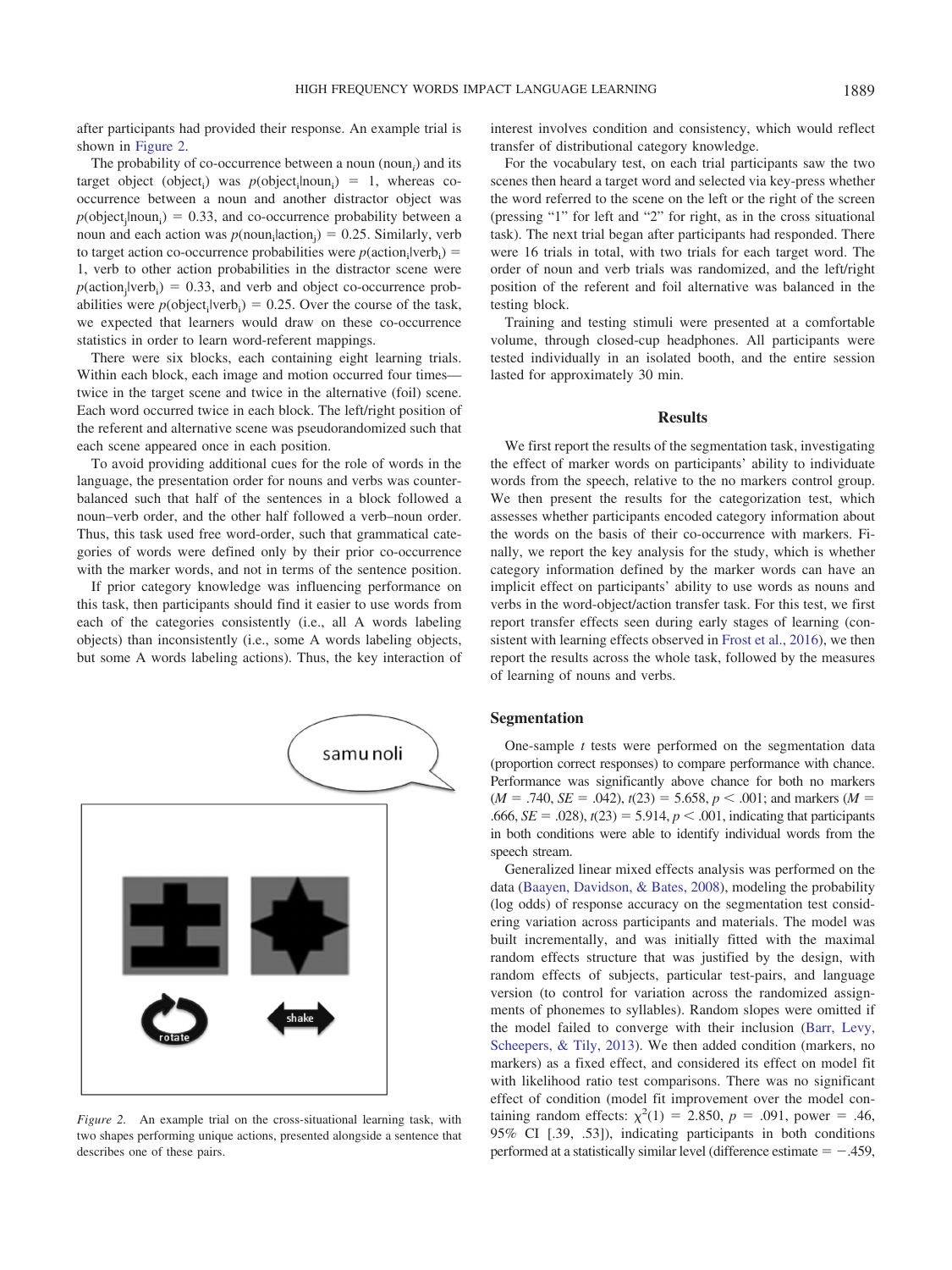$SE = .27$ ,  $z = -1.70$ , see [Frost et al., 2016](#page-14-7) for a similar observation in a pilot of this task). See [Table 2](#page-7-0) for a summary of the final model, and see the [online supplemental materials](http://dx.doi.org/10.1037/xlm0000683.supp) for a visualization of the data for this task.

## **Categorization**

Linear mixed effects analysis was performed on the data for the categorization test [\(Baayen et al., 2008\)](#page-13-7), to model the probability (log odds) of providing different similarity ratings for test pairs containing items taken from the same versus different distributional categories. The model was built incrementally, and was initially fitted specifying random effects of subjects, test trial, and language version. Random slopes were omitted if the model failed to converge with their inclusion. We then added fixed effects incrementally, and these were retained if they contributed significantly to model fit.

We first added condition (markers, no markers) as a fixed effect, and considered its effect on model fit with likelihood ratio test comparisons (compared with a model containing just random effects). There was a significant effect of condition,  $\chi^2(1) = 4.540$ ,  $p = .033$ , power = .50, 95% CI [.43, .57], with the no markers group giving significantly higher similarity ratings overall  $(M =$ 3.876,  $SE = .116$ ) compared with the markers group ( $M = 3.518$ ,  $SE = .116$ ). There was no significant effect of test-pair type,  $\chi^2(1) = 0.038$ ,  $p = .846$ , power = .05, 95% CI [.02, .09], and there was no significant interaction between condition and test-pair type,  $\chi^2(1) = .051, p = .822, power = 0, 95\% \text{ CI} [0, .02], determined$ through comparing fit for a model containing fixed effects for test pair type and condition with a model containing fixed effects plus the interaction term. These findings indicate that there was no difference in similarity ratings for test-pairs containing the same versus different categories across the conditions. See [Table 3](#page-8-0) for a summary of the final model, and see the [online supplemental](http://dx.doi.org/10.1037/xlm0000683.supp) [materials](http://dx.doi.org/10.1037/xlm0000683.supp) for a visualization of the data for this task.

#### **Transfer of Category Knowledge**

One-sample *t* tests were performed on the data for the transfer task to compare performance to chance (taken as .5 in accordance with the number of options available per trial at test). Performance

was significantly above chance for no markers  $(M = .563, SE =$ .019),  $t(23) = 3.226$ ,  $p = .004$ , and for markers ( $M = .575$ ,  $SE =$ .026),  $t(23) = 2.844$ ,  $p = .009$ , indicating that participants in both conditions could draw on the cross-situational statistics, and use them to learn the word-action/object mappings over the course of the task.

We distinguished overall accuracy from initial performance on the transfer task separately in a two-stage preplanned analysis, focusing initially on the first block of testing (Test 1), to examine the way participants' immediate responses were influenced by their training (see [Frost et al., 2016\)](#page-14-7).

**Performance at Test 1.** Generalized linear mixed effects analysis was performed on the response data from the first block of training, modeling the probability (log odds) of response accuracy considering variation across participants and materials. The model was built incrementally, and was initially fitted specifying random effects of subjects, trial, particular target items (Target 1 and Target 2 in each sentence), word order (noun–verb or verb–noun) and language version, and random slopes were omitted if the model failed to converge with their inclusion. We then sequentially added condition (markers, no markers) and consistency (consistent/inconsistent) as fixed effects, followed by the interaction term, and considered their respective effects on model fit with likelihood ratio test comparisons. Because only the markers group received distributional category cues, and only the inconsistent group encountered conflict between distributional categories and the categories on this task, transfer effects here would be evidenced through an *interaction* between these two variables.

There was no significant effect of condition on overall performance at Test 1 (model fit improvement over the model containing random effects:  $\chi^2(1) = .833$ ,  $p = .361$ , power = 0, 95% CI [0, .02], indicating participants in the marker and no marker groups were not significantly different overall (difference estimate  $=$ .258,  $SE = .282$ ,  $z = .916$ ). As predicted, there was also no significant main effect of consistency (model fit improvement over the model containing random effects:  $\chi^2(1) = .060$  *p* = .806, power =  $0$ ,  $95\%$  CI [0, .02], indicating participants receiving consistent and inconsistent labeling performed at a statistically similar level overall (difference estimate  $= -0.070$ , *SE* = .284,  $z = -0.245$ . This result was expected given that consistent or

#### <span id="page-7-0"></span>Table 2

*Summary of the Linear Mixed-Effects Model of (Log Odds) Segmentation Scores*

|                              |                       |           | Wald confidence intervals |          |       |                       |
|------------------------------|-----------------------|-----------|---------------------------|----------|-------|-----------------------|
| Fixed effects                | Estimated coefficient | SE        | 2.50%                     | 97.50%   | Z.    | $Pr (>\vert z \vert)$ |
| (Intercept)                  | .9887                 | .2045     | .5879                     | 1.3895   | 4.835 | p < .001              |
| Random effects               | Variance              | Std. Dev. |                           |          |       |                       |
| Subject (Intercept)          | .5721                 | .7563     |                           |          |       |                       |
| Test pair (Intercept)        | .1757                 | .4192     |                           |          |       |                       |
| Language version (Intercept) | .0000                 | .0000     |                           |          |       |                       |
|                              | AIC                   | BIC       | logLik                    | Deviance |       |                       |
|                              | 903.4                 | 921.9     | $-447.7$                  | 895.4    |       |                       |

*Note.* 768 observations, 48 participants, 16 trials. R Syntax for the final model is:  $aw\_seg1 < -$  glmer (accuracy  $\sim$  (1lsubject) + (1ltest\_pair) +  $(1$ llang\_version), data = anchor2\_seg, family = binomial).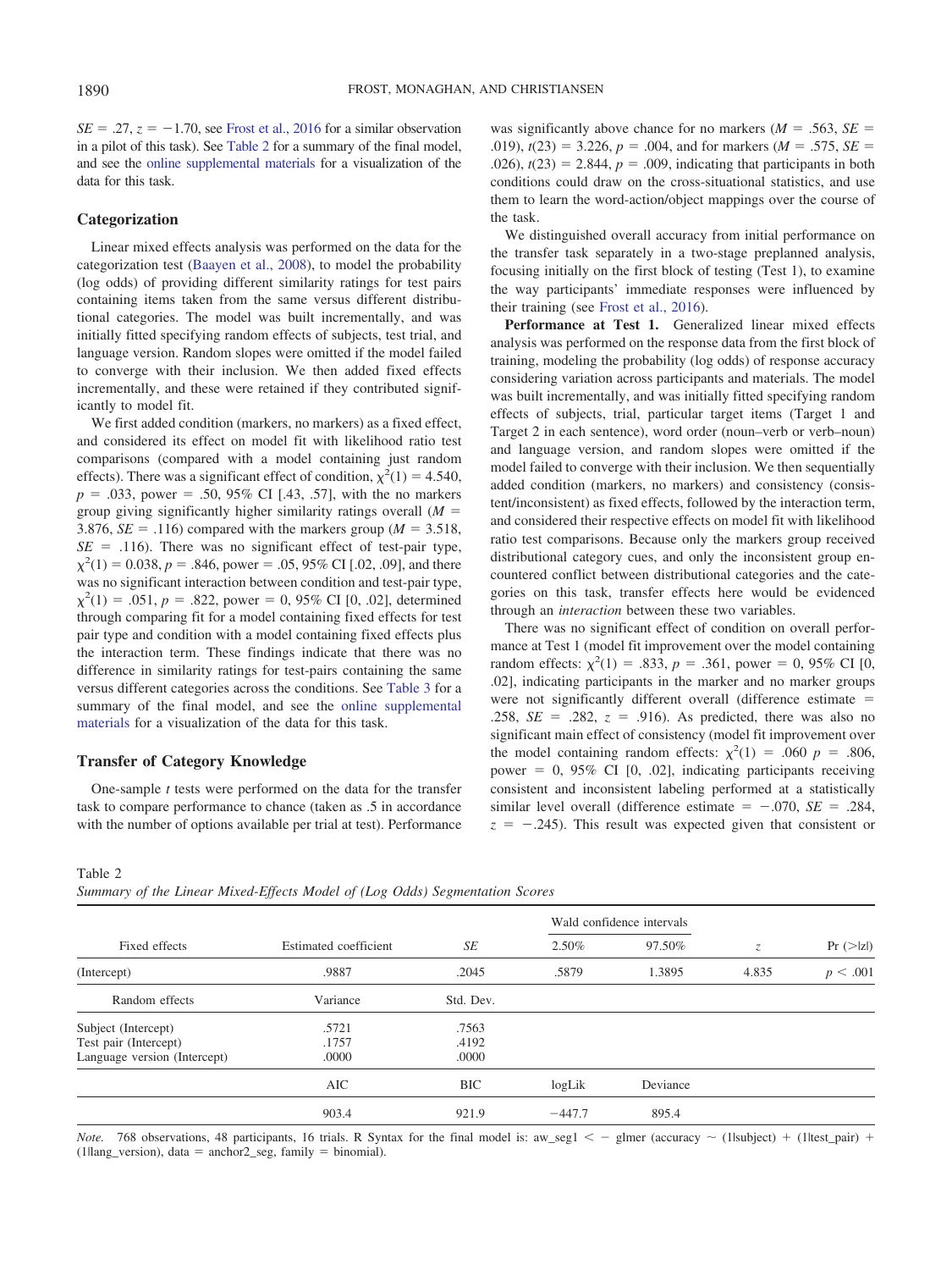<span id="page-8-0"></span>

| Table 3                                                                                    |  |
|--------------------------------------------------------------------------------------------|--|
| Summary of the Linear Mixed-Effects Model of Similarity Ratings on the Categorization Task |  |

|                              |                       |            |           | Wald confidence intervals |           |
|------------------------------|-----------------------|------------|-----------|---------------------------|-----------|
| Fixed effects                | Estimated coefficient | SE         | 2.50%     | 97.50%                    | $t$ value |
| (Intercept)                  | 3.5191                | .1170      | 3.2898    | 3.7484                    | 30.077    |
| Condition                    | .3559                 | .1631      | .0362     | .6756                     | 2.182     |
| Random effects               | Variance              | Std. Dev.  |           |                           |           |
| Subject (Intercept)          | .2416                 | .4916      |           |                           |           |
| Trial (Intercept)            | .0092                 | .0961      |           |                           |           |
| Language version (Intercept) | .00003                | .0053      |           |                           |           |
|                              | <b>AIC</b>            | <b>BIC</b> | LogLik    | Deviance                  |           |
|                              | 4069.9                | 4100.2     | $-2029.0$ | 4057.9                    |           |

*Note.* 1,152 observations, 48 participants, 24 trials. R syntax for the final model is: aw\_cat1R2  $\lt$  - lmer (rating  $\sim$  condition + (1|subject) + (1|trial) +  $(1|version)$ , data =  $a2_cat1$ , REML = TRUE).

inconsistent labeling is only functionally relevant for participants in the marker group.

Critically, the key interaction between condition and consistency was significant (model fit improvement over a model containing main and random effects:  $\chi^2(1) = 7.114$ ,  $p = .008$ , difference estimate  $= -1.438$ ,  $SE = .528$ ,  $z = -2.722$ , power  $= .76$ , 95% CI [.69, .81]). Further analysis indicated that this interaction was driven by better performance for participants receiving consistent ( $M = .638$ ,  $SE = .052$ ) compared with inconsistent ( $M =$ .461, *SE* = .066) labeling in the markers group,  $t(22) = 2.101$ ,  $p =$ .047, while participants receiving inconsistent ( $M = .565$ ,  $SE =$ .071) versus consistent ( $M = .421$ ,  $SE = .054$ ) labeling in the no markers group were not significantly different,  $t(22) = -1.615$ ,  $p =$ .121. See [Table 4](#page-8-1) for a summary of the final model, and see [Figure 3.](#page-9-0)

To further explore the effects of consistency on performance at Test 1, one-sample *t* tests were conducted for each condition,

comparing performance with chance. Only participants in the markers group receiving consistent training performed significantly above chance at Test 1,  $t(11) = 2.623$ ,  $p = .024$  (scores for markers inconsistent and no markers consistent and inconsistent were all  $p > .171$ ), further suggesting that learners' prior distributional categories shaped their application of the language in the transfer task.

**Overall performance.** In subsequent analysis, we examined performance across the task as a whole. Generalized linear mixed effects analysis was performed on the data from the entire task, modeling the probability (log odds) of response accuracy on the transfer test as a whole considering variation across participants and materials. The model was initially fitted specifying random effects of subjects, target items (Target 1 and Target 2—the first and second target in each sentence), word order (noun–verb or verb–noun) and language version (so, random effects were the

<span id="page-8-1"></span>Table 4

*Summary of the Generalized Linear Mixed-Effects Model of (Log Odds) Accuracy Scores on Block 1 of the Transfer Task*

|                                |                         |                        | Wald confidence intervals |          |               |                       |
|--------------------------------|-------------------------|------------------------|---------------------------|----------|---------------|-----------------------|
| Fixed effects                  | Estimated coefficient   | SE                     | 2.50%                     | 97.50%   | $\mathcal{Z}$ | $Pr (>\vert z \vert)$ |
| (Intercept)                    | $-.3687$                | .2976                  | $-.9520$                  | .2146    | $-1.239$      | .2154                 |
| Condition                      | .9764                   | .3751                  | .2412                     | 1.7116   | 2.603         | .009                  |
| Consistency                    | .6462                   | .3711                  | $-.0812$                  | 1.374    | 1.741         | .0817                 |
| Condition $\times$ Consistency | $-1.4358$               | .5282                  | $-2.4731$                 | $-.4024$ | $-2.722$      | .0065                 |
| Random effects                 | Variance                | Std. Dev.              |                           |          |               |                       |
| Subject (Intercept)            | .2612                   | .5111                  |                           |          |               |                       |
| Trial (Intercept)              | $9.483 \times 10^{-10}$ | $3.080 \times 10^{-5}$ |                           |          |               |                       |
| Target 1 (Intercept)           | .1584                   | .3980                  |                           |          |               |                       |
| Target 2 (Intercept)           | $5.868 \times 10^{-9}$  | $7.660 \times 10^{-5}$ |                           |          |               |                       |
| Lang_v (Intercept)             | $3.838 \times 10^{-10}$ | $1.957 \times 10^{-5}$ |                           |          |               |                       |
| Word order                     | $9.272 \times 10^{-9}$  | $9.629 \times 10^{-5}$ |                           |          |               |                       |
|                                | AIC                     | <b>BIC</b>             | LogLik                    | Deviance |               |                       |
|                                | 532.2                   | 571.7                  | $-256.1$                  | 512.2    |               |                       |

*Note.* 384 observations, 48 participants, eight trials. R syntax for the final model is: aw\_xsit5  $\lt$  - glmer (accuracy  $\sim$  condition  $\times$  consistency +  $(1$ lsubject) +  $(1$ llang\_v) +  $(1$ ltarget1) +  $(1$ ltarget2) +  $(1)$ lwordorder) +  $(1)$ ltrial), data = anchor2\_xsit\_items\_BLOCK1, family = binomial).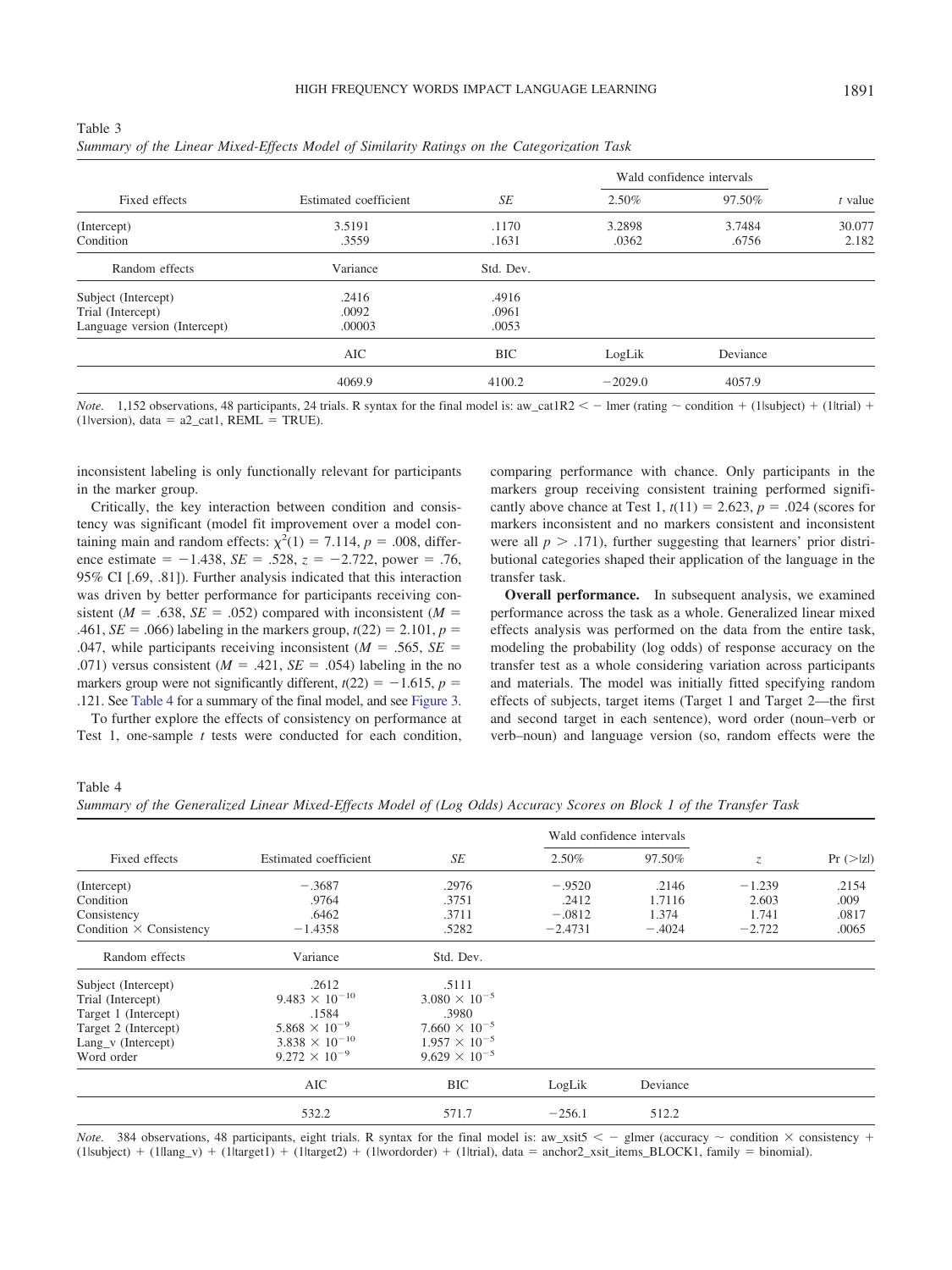

<span id="page-9-0"></span>*Figure 3.* Mean scores on the cross-situational learning task at Test 1 (proportion correct), with standard error. \* Asterisks indicate statistical significance.

same as those used for analysis of performance at Test 1, but without trial which would be confounded with test time). We then added condition, consistency, and test time as fixed effects, followed by the interaction terms for these variables, and considered their respective effects on model fit with likelihood ratio test comparisons.

There was no significant main effect of test time (model fit improvement over the model containing random effects:  $\chi^2(1)$  = .793,  $p = .373$ , difference estimate = .022,  $SE = .025$ ,  $z = .891$ , power =  $0,95\%$  CI [0, .02]). As predicted, there was no significant effect of condition on overall performance (model fit improvement

over the model containing random effects:  $\chi^2(1) = .138$ ,  $p = .710$ , power  $= 0$ , 95% CI [0, .02], indicating participants in the marker and no marker groups performed at a statistically similar level overall (difference estimate = .051,  $SE = .138$ ,  $z = .372$ ), and there was no significant overall effect of consistency (model fit improvement over the model containing random effects:  $\chi^2(1)$  = .256,  $p = .613$ ), indicating participants receiving consistent and inconsistent labeling performed at a statistically similar level overall (difference estimate  $= .070$ ,  $SE = .137$ ,  $z = .507$ ). The critical interaction between condition and consistency was not significant, indicating that the transfer effect of distributional categorization dissipated over the course of the task, when representations between words and actions/objects were strengthened by the crosssituational statistics (model fit improvement when the interaction term was added to a model containing random effects plus main effects of condition and consistency:  $\chi^2(1) = 1.616$ ,  $p = .204$ , difference estimate  $= -0.346$ , *SE* = .270,  $z = -1.281$ , power  $= 0.32$ , 95% CI [.26, .39]. See [Table 5](#page-9-1) for a summary of this model.

## **Transfer Task: Vocabulary Test**

We examined the data from the vocabulary task to establish whether high frequency words influenced word learning during the cross-situational learning task, with subsequent analysis testing separately learning of nouns and verbs to ensure that both categories of word were acquired.

One-sample *t* tests were performed on the mean proportion of correct responses to compare overall vocabulary scores to chance (.5). Performance was significantly above chance for both groups  $p = 0.653$ ,  $SE = 0.033$ ,  $t(23) = 4.674$ ,  $p < 0.001$ ; markers:  $M = .600$ ,  $SE = .037$ ,  $t(23) = 2.724$ ,  $p = .012$ ), further indicating that participants in both conditions were able to learn the mappings on the cross situational learning task.

Subsequent analysis examined the effect of consistency on vocabulary learning, to see whether the distributional categories influenced learners' mapping of targets to their action/object ref-

## <span id="page-9-1"></span>Table 5

*Summary of the Generalized Linear Mixed-Effects Model of (Log Odds) Accuracy Scores on the Transfer Task*

|                                |                         |                        | Wald confidence intervals |          |             |                       |
|--------------------------------|-------------------------|------------------------|---------------------------|----------|-------------|-----------------------|
| Fixed effects                  | Estimated coefficient   | <b>SE</b>              | 2.50%                     | 97.50%   | $Z_{\cdot}$ | $Pr (>\vert z \vert)$ |
| (Intercept)                    | .1428                   | .1456                  | $-.1425$                  | .4281    | .981        | .327                  |
| Condition                      | .2232                   | .1906                  | $-.1504$                  | .5969    | 1.171       | .242                  |
| Consistency                    | .2417                   | .1905                  | $-.1317$                  | .6151    | 1.269       | .205                  |
| Condition $\times$ Consistency | $-.3457$                | .2699                  | $-.8747$                  | .1832    | $-1.281$    | .200                  |
| Random effects                 | Variance                | Std. Dev.              |                           |          |             |                       |
| Subject (Intercept)            | .1303                   | .3610                  |                           |          |             |                       |
| Target 1 (Intercept)           | .0000                   | .0000                  |                           |          |             |                       |
| Target 2 (Intercept)           | .0120                   | .1096                  |                           |          |             |                       |
| Lang_v (Intercept)             | $4.038 \times 10^{-14}$ | $2.010 \times 10^{-7}$ |                           |          |             |                       |
| Word order                     | .0034                   | .0578                  |                           |          |             |                       |
|                                | AIC                     | <b>BIC</b>             | LogLik                    | Deviance |             |                       |
|                                | 3134.8                  | 3186.5                 | $-1558.4$                 | 3116.8   |             |                       |

*Note.* 2,304 observations, 48 participants, 48 trials. R syntax for the final model is:  $aw\_xsiA8 < -$  glmer (accuracy  $\sim$  condition  $\times$  consistency +  $(1|Subject) + (1|lang_v) + (1|Target1) + (1|Target2) + (1|WordOrder)$ , data = anchor2\_xsit\_items, family = binomial, control = glmerControl  $($ optimizer="bobyqa", optCtrl = List $(maxfun = 100000))$ .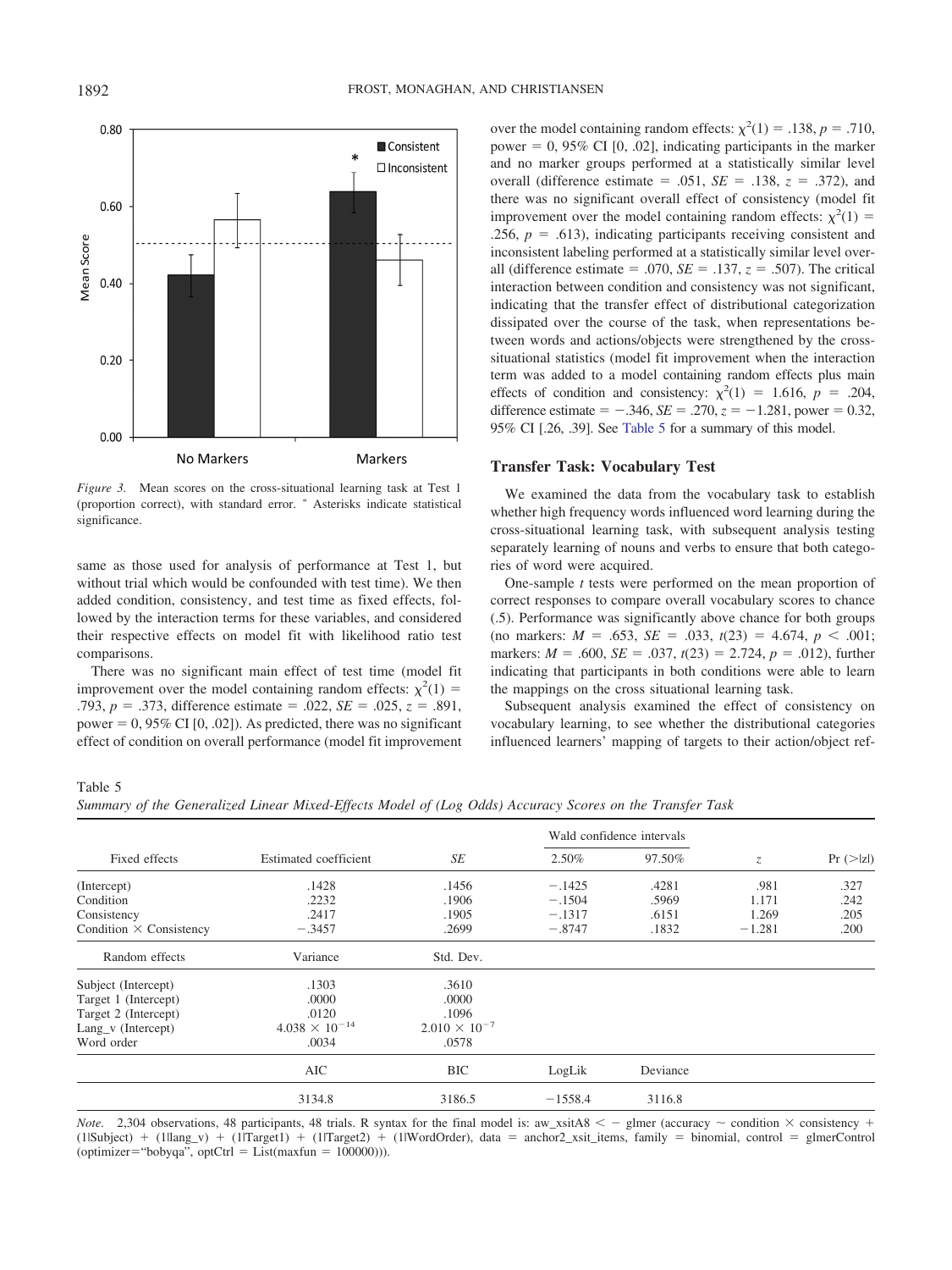erents: It is possible that alignment or conflict between distributional and grammatical categories may have helped or impeded word learning, respectively, as seen in the cross-situational learning task. Because consistency was only functionally relevant for the markers group, we performed separate analysis for the markers and no markers conditions and focus on the markers group here, and include the no markers analysis as an additional check.

Generalized linear mixed effects analysis was performed on the data for the markers condition, modeling response accuracy on the vocabulary test considering variation across participants and materials. The model was initially fitted with random effects of subjects, trial, particular items, and language version. We then sequentially added consistency (consistent/inconsistent) and word type (noun or verb) as fixed effects, followed by the interaction term, and considered their respective effects on model fit with likelihood ratio test comparisons. Due to a technical error, keypress responses were not recorded for eight out of the 384 observations for the markers group, and 12 out of the 384 observations for the no markers group (missing responses were approximately evenly distributed across consistent/inconsistent groups and noun/ verb trials). These trials were excluded from analysis (see [Tables](#page-10-0) [6](#page-10-0) and [7](#page-11-0) for a full breakdown of observations for each group).

For the markers group, there was a significant effect of word type (model fit improvement over the model containing random effects:  $\chi^2(1) = 4.232$ ,  $p = .040$ , difference estimate = -.543,  $SE = .241$ ,  $z = -2.247$ ,  $p = .025$ , power = .57, 95% CI [.49, .63]), with better learning for nouns  $(M = .670, SE = .044)$  than verbs  $(M = .555, SE = .052)$ . There was a significant effect of consistency (model fit improvement when consistency was added to the model containing random effects plus word type:  $\chi^2(1)$  = 4.141,  $p = .042$ , difference estimate  $= -.539$ ,  $SE = .242$ ,  $z = -2.229$ ,  $p = .026$ , power = .63, 95% CI [.56, .70]), with participants performing better when label use was consistent with the distributional categories  $(M = .689, SE = .034)$ compared with inconsistent  $(M = .534, SE = .060,$  see [Figure 4\)](#page-11-1). The interaction between word type and consistency was not significant (model fit improvement when the interaction term was added to a model containing random effects and main effects of word type and consistency:  $\chi^2(1) = 1.568$ ,  $p = .211$ , difference estimate  $= -0.619$ , *SE*  $= 0.516$ ,  $z = -1.200$ ,  $p = 0.230$ , power  $= 0$ , 95% CI [0, .02], suggesting the distributional cues affected learning of nouns and verbs equally. See [Table 6](#page-10-0) for a summary of the final model, and see [Figure 5](#page-12-0) for a visualization of the results for this task.

The same analysis conducted for the no markers group found no significant effect of word type, though this was approaching significance (model fit improvement over the model containing random effects:  $\chi^2(1) = 2.755$ ,  $p = .097$ , difference estimate  $=$  -.387, *SE* = .233,  $z = -1.658$ ,  $p = .097$ , power = .41, 95% CI [.34, .48], with better learning for nouns  $(M = .710, SE =$ .044) than verbs  $(M = .634, SE = .052)$ . As expected, there was no significant effect of consistency (model fit improvement over the model containing random effects:  $\chi^2(1) = .185$ ,  $p = .667$ , difference estimate = .135,  $SE = .314$ ,  $z = .431$ ,  $p = .667$ , power  $=$  .12, 95% CI [.08, .17], with no difference in performance between participants receiving consistent  $(M = .660, SE = .044)$ versus inconsistent ( $M = .685$ ,  $SE = .049$ ) mappings (this was as anticipated, because these participants received no cues to category membership). There was no significant interaction between word type and consistency,  $\chi^2(1) = 1.232$ ,  $p = .267$ ; difference estimate =  $-.524$ , *SE* = .468,  $z = -1.111$ ,  $p = .267$ ; and power  $= 0$ , 95% CI [0, .02]. See [Table 7](#page-11-0) for a summary of the final model, and see [Figure 5.](#page-12-0)

Building on the results seen at Test 1 of the transfer task, these data provide further evidence that learners' language use was shaped by the interaction between the distributional categories denoted by the high frequency marker-words with the congruent or incongruent use of targets from these categories to label nouns and verbs; suggesting that grammatical categorization was influenced by the presence of high frequency marker words in the training speech.

<span id="page-10-0"></span>Table 6

*Summary of the Generalized Linear Mixed-Effects Model of (Log Odds) Accuracy Scores on the Vocabulary Test for the Markers Group*

|                      |                       |            |           | Wald confidence intervals |             |                       |
|----------------------|-----------------------|------------|-----------|---------------------------|-------------|-----------------------|
| Fixed effects        | Estimated coefficient | SE         | 2.50%     | 97.50%                    | $Z_{\cdot}$ | $Pr (>\vert z \vert)$ |
| (Intercept)          | 1.1385                | .2725      | .6044     | 1.6725                    | .981        | $2.93 \times 10^{-5}$ |
| Word type            | $-.5389$              | .2417      | $-1.0127$ | $-.0651$                  | $-2.229$    | .0258                 |
| Consistency          | $-.6983$              | .3274      | $-1.340$  | $-.0567$                  | $-2.133$    | .0329                 |
| Random effects       | Variance              | Std. Dev.  |           |                           |             |                       |
| Subject (Intercept)  | .3365                 | .5801      |           |                           |             |                       |
| Target (Intercept)   | .0142                 | .1193      |           |                           |             |                       |
| Trial (Intercept)    | .0000                 | .0000      |           |                           |             |                       |
| $Lang_v$ (Intercept) | .0000                 | .0000      |           |                           |             |                       |
|                      | <b>AIC</b>            | <b>BIC</b> | LogLik    | Deviance                  |             |                       |
|                      | 493.0                 | 520.5      | $-239.5$  | 479.0                     |             |                       |

*Note.* 376 observations (nouns: 185, verbs: 191; consistent: 187; inconsistent: 189), 48 participants, 48 trials. R syntax for the final model is: aw\_vocabMF4 < – glmer (accuracy ~ consistency + word\_type + (1|Subject) + (1|target) + (1|lang\_v) + (1|trial), data = a2\_vocab\_MARKERS\_F,  $\text{family} = \text{binomial}, \text{control} = \text{gimerControl}$  (optimizer="bobyqa", optCtrl = list (maxfun = 100000))).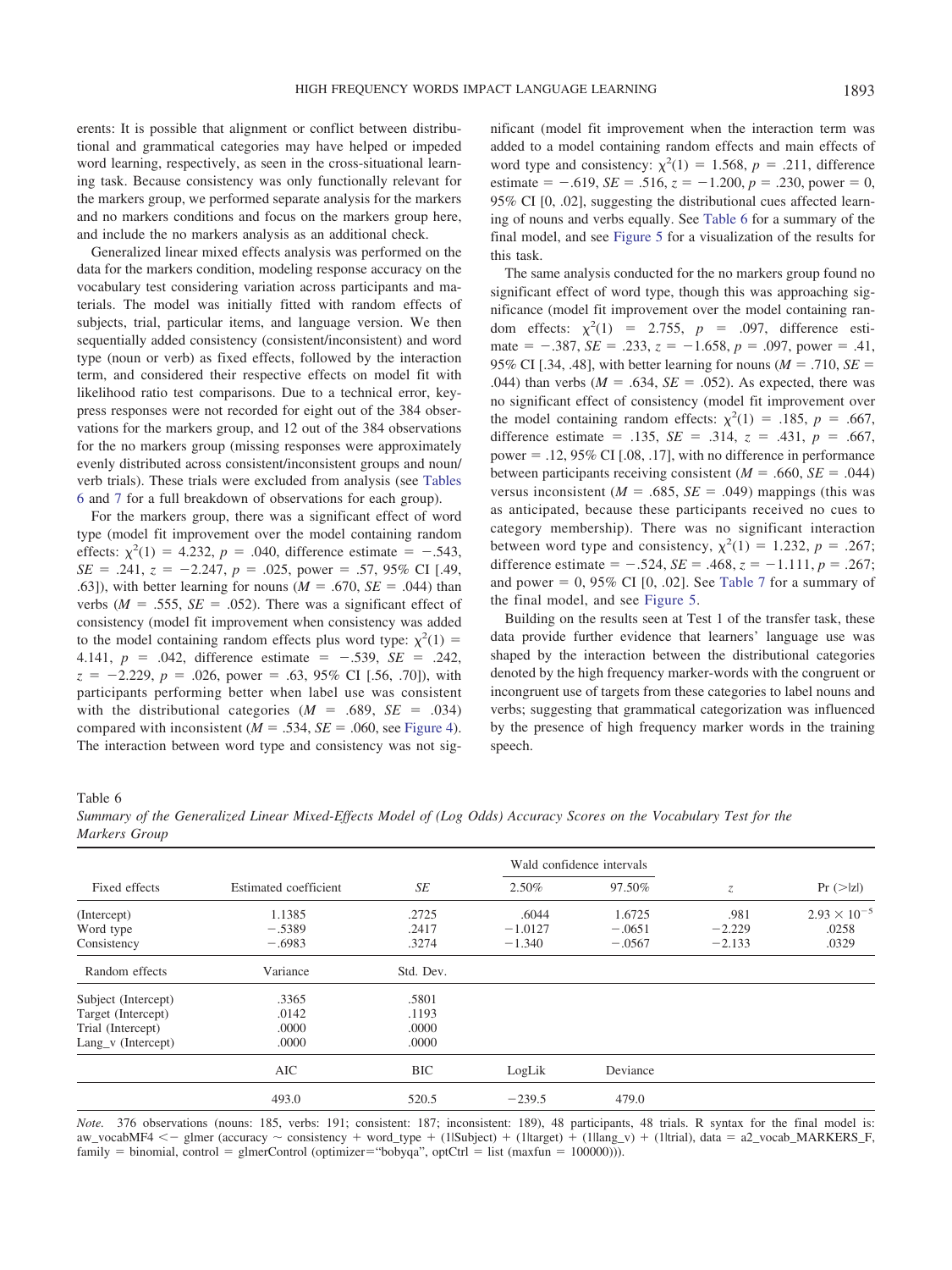<span id="page-11-0"></span>Table 7

|                     | Estimated coefficient | SE         |          | Wald confidence intervals |             |                       |
|---------------------|-----------------------|------------|----------|---------------------------|-------------|-----------------------|
| Fixed effects       |                       |            | 2.50%    | 97.50%                    | $Z_{\cdot}$ | $Pr (>\vert z \vert)$ |
| (Intercept)         | .7911                 | .1852      | .4280    | 1.1542                    | 4.27        | $1.95 \times 10^{-5}$ |
| Random effects      | Variance              | Std. Dev.  |          |                           |             |                       |
| Subject (Intercept) | .2738                 | .5232      |          |                           |             |                       |
| Target (Intercept)  | .0000                 | .0000      |          |                           |             |                       |
| Trial (Intercept)   | .1363                 | .3692      |          |                           |             |                       |
| Lang_v (Intercept)  | .0000                 | .0000      |          |                           |             |                       |
|                     | AIC                   | <b>BIC</b> | LogLik   | Deviance                  |             |                       |
|                     | 493.0                 | 520.5      | $-239.5$ | 479.0                     |             |                       |

*Summary of the Generalized Linear Mixed-Effects Model of (Log Odds) Accuracy Scores on the Vocabulary Test for the No Markers Group*

*Note.* 372 observations (nouns: 186, verbs: 186; consistent: 188; inconsistent: 184), 48 participants, 48 trials. R syntax for the final model is: aw\_vocabNO\_F <- glmer (accuracy  $\sim$  (1lSubject) + (1ltarget) + (1ltang\_v) + (1ltrial), data = a2\_vocab\_NO\_F, family = binomial, control =  $g$ lmerControl (optimizer = "Bobyqa", optCtrl = list(maxfun = 100000))).

## **Discussion**

We investigated the possibility that high frequency words in speech can assist speech segmentation while simultaneously informing distributional category formation [\(Monaghan & Christian](#page-15-15)[sen, 2010;](#page-15-15) [Monaghan et al., 2007\)](#page-15-0). We also tested whether participants could map these distributional categories onto grammatical categories of words (nouns and verbs). The results support the suggestion that high-frequency marker words, previously shown to help speech segmentation [\(Bortfeld et al., 2005;](#page-13-1) [Cunillera et al.,](#page-14-13) [2010;](#page-14-13) Cunillera, Laine, Càmara, & Rodríguez-Fornells, 2016; [Lany, 2014\)](#page-14-22), also guide the formation of grammatical categories in early language learning, right at the point where speech segmentation is just being learnt.

Previous studies of speech segmentation have demonstrated that learners are able to use transitional probabilities to support iden-



<span id="page-11-1"></span>*Figure 4.* Mean scores (proportion correct) on the vocabulary task for participants receiving action/object labels that were either consistent or inconsistent with the trained grammatical distinctions, given for both conditions. Error bars indicate standard error. \* Asterisks indicate statistical significance.

tification of word candidates [\(Hay et al., 2011;](#page-14-17) [Saffran et al.,](#page-15-1) [1996\)](#page-15-1), and can draw on previously known high-frequency words to assist in acquisition of words that are adjacent to them [\(Bortfeld et](#page-13-1) [al., 2005;](#page-13-1) [Cunillera et al., 2010\)](#page-14-13). In the current study, we examined learning in the combined presence of both of these information sources, to determine whether statistical speech segmentation is still possible under conditions of increased complexity of the language structure.

Participants were able to identify target words from the speech stream—regardless of whether that stream comprised target words only, or target words plus marker words. This is especially noteworthy given the increased complexity of speech in the markers condition (i.e., speech with multiple types of words, and words of different lengths). Participants' ability to recognize targets during testing in the absence of the marker words is consistent with prior demonstrations that high-frequency marker words can be used as anchor points for segmentation to occur around [\(Altvater-](#page-13-3)[Mackensen & Mani, 2013;](#page-13-3) [Bortfeld et al., 2005;](#page-13-1) [Cunillera et al.,](#page-14-13) [2010,](#page-14-13) [2016;](#page-14-32) [Mersad & Nazzi, 2012;](#page-15-12) [Monaghan & Christiansen,](#page-15-15) [2010\)](#page-15-15). In this case, it is possible that the high frequency markers led to comparatively similar performance to the control group— despite the increased complexity of the signal. However, there was no significant benefit of the high frequency words on statistical segmentation. Of note, though, is that while the study was designed with sufficient power to detect the effect of transfer from segmentation to the word learning study, post hoc power analyses suggest that our study was underpowered with regard to revealing an effect of marker words on segmentation performance. A higher-powered replication would therefore be advantageous for the field.

The inclusion of monosyllabic high-frequency marker words and bisyllabic targets meant that, for the markers condition, the language comprised sequences of words of varying length. These data document a rare demonstration of adults' ability to use statistical information only to identify words from a continuous artificial speech stream containing words of varying length; detecting segmentation under such conditions has previously proven challenging (e.g., [Kurumada et al., 2013\)](#page-14-8), and even claimed to be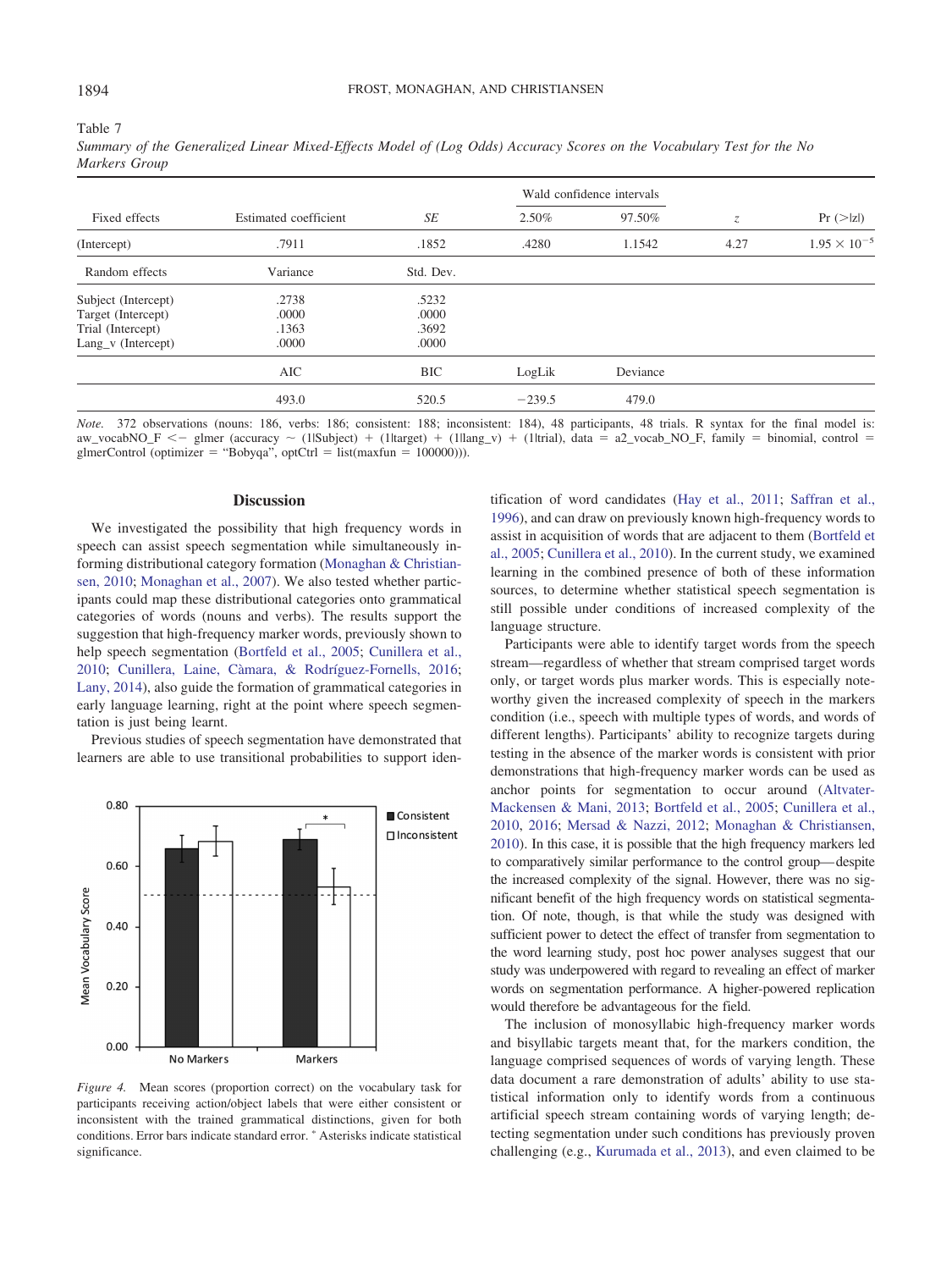

<span id="page-12-0"></span>*Figure 5.* Mean vocabulary scores for the no markers (A) and markers (B) training conditions, given by consistency and word-type. Error bars indicate standard error. Because categories were denoted by marker words during training, consistency was only relevant for markers.

impossible without additional scaffolding (e.g., [Johnson & Tyler,](#page-14-33) [2010\)](#page-14-33). Nevertheless, participants in both conditions were able to identify target words from this language, and to a similar degree. Critically, our data also demonstrate that segmentation of markers and targets was possible despite the language containing novel markers (high frequency words), that were not previously known to participants (e.g., [Cunillera et al., 2010\)](#page-14-13).

While participants were shown to identify words in the speech stream (i.e., recognize target words as likely lexical candidates over nonword competitors), our data do not provide evidence that the ability to do so was enhanced by the presence of the marker words. A possible reason for this is that the study presented here poses a slightly different challenge to the learner than that documented in previous research: Our training phase is wholly implicit, and comprises a continuous stream from which learners must discern *both* markers and targets. Previous studies of the anchor word effect have often used high frequency words that participants were already familiar with prior to the study (e.g., [Bortfeld et al.,](#page-13-1) [2005\)](#page-13-1), or that they were trained on explicitly in the initial stages of the experiment (e.g., [Cunillera et al., 2016\)](#page-14-32). In such studies, participants would not be tasked with discovering the high frequency words in the speech stream along with targets, unlike in the present study. It is possible that greater gains to the segmentation task would emerge with prior exposure to the high frequency marker words, thus the benefit of high frequency words for speech segmentation may only be evident after words reach a certain threshold of familiarity (thereby facilitating the interplay between top-down and bottom-up processing suggested by [Conway et al.,](#page-14-9) [2010\)](#page-14-9). In future studies, testing knowledge of the high frequency words separately and correlating this with performance on the segmentation task would provide critical insight into this possibility.

We have described the measure of preference for words versus nonwords as a segmentation test; however, we would like to note that performance on this task does not necessarily require words to be isolated as word candidates in order to distinguish them from nonwords (spanning two target words that did not occur together during training). Performance could be based on familiarity of the sequences. Equally, learning from the languages with and without marker words could have been rather different, with marker words interpreted by listeners as either a part of the word (such as an affix), or as a function word marking their role. Models of speech segmentation make different predictions about how these marker words would be interpreted— either as isolated words (e.g., [Mon](#page-15-15)[aghan & Christiansen, 2010\)](#page-15-15), or, as is likely in the PARSER model, as an integral part of the word (e.g., [Perruchet & Vinter,](#page-15-31) [1998\)](#page-15-31). Future research with additional tests of preference for sequences both including and omitting marker words alongside target words would enable us to distinguish these alternatives. Though these are important considerations, the results nevertheless provide strong evidence that participants are able to consider the target word (either as an isolated word or as the root of a word appearing at test without its prefix) as part of the language over a sequence that comprised two portions of different words.

The two additional tests of category learning enable us to further interpret how the marker words affected processing of the speech. The first involved analyzing whether participants had explicit knowledge of the distributional category structure of the language, and was similar to research involving identification of distributional categories from statistical distributions of co-occurrence of words in speech (e.g., [Frigo & MacDonald, 1998;](#page-14-19) [Mintz, 2002;](#page-15-21) [Reeder et al., 2013\)](#page-15-22). Using a related task, [Frost et al. \(2016\)](#page-14-7) demonstrated that when two categories of words were preceded by one marker word each, the distributional categories were detected by participants, with findings indicating that the high-frequency marker words available for speech segmentation (e.g., [Cunillera et](#page-14-32) [al., 2016\)](#page-14-32) were also useful for determining the potential category structure of the language. However, we did not replicate this categorization effect here. Sensitivity to distributional categories is often difficult to detect in artificial language learning studies unless multiple distributional cues (e.g., [Mintz, 2002;](#page-15-21) [St. Clair et](#page-15-18) [al., 2010\)](#page-15-18) or multiple cues from different modalities (e.g., [Mon](#page-15-11)[aghan et al., 2005\)](#page-15-11) are present in speech (and see also [Ramscar,](#page-15-32) [2013](#page-15-32) and [St. Clair, Monaghan, & Ramscar, 2009](#page-15-33) regarding the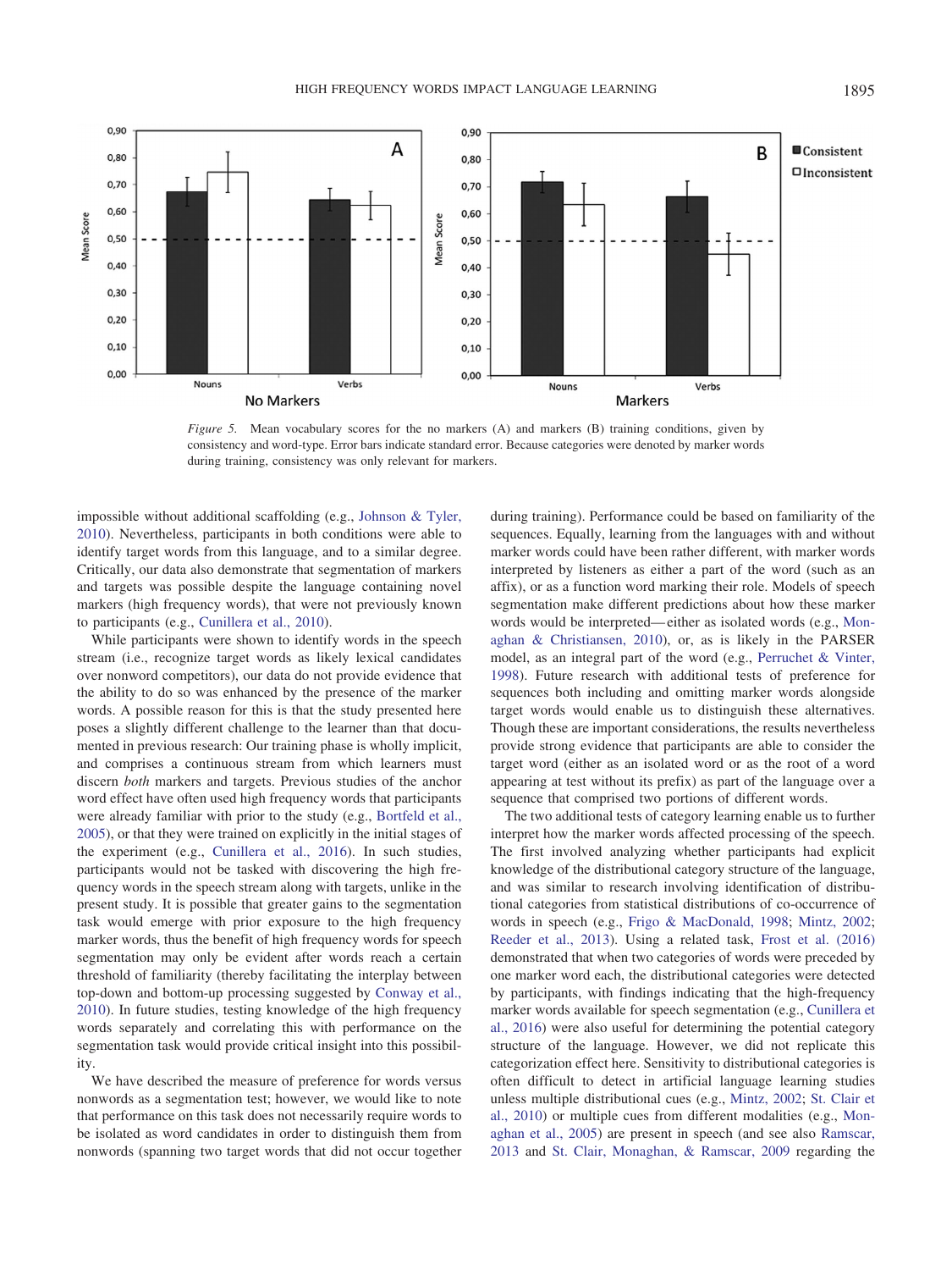optimality of preceding vs. succeeding category markers for words). Providing just a preceding distributional cue is thus a weak (albeit usable) cue to distributional categories in the language. Since the data from the proceeding tasks indicate that participants did form some level of distributional categories, another possibility is that the task employed here did not adequately tap into participants' implicit knowledge of distributional categories, due to its requirement for reflection-based responses [\(Christiansen, 2018;](#page-14-34) [Isbilen, Frost, Monaghan, & Christiansen, 2018\)](#page-14-35). In addition, power analyses indicated that a larger number of participants and/or test stimuli may be required to detect an effect of explicit distributional category knowledge.

The complexity of the artificial language we used served a dual function for learning—potentially supporting speech segmentation, and also determining the possible grammatical roles of words in the language at the point at which they are first identified from speech. [Reeder et al. \(2013\)](#page-15-22) refer to distributional contexts such as those defined by the marker words in our language as "syntactic form-classes," and they provide a potential precursor to grammatical categories in their relation to semantic features of their referents. The second test of category learning, the transfer task, enabled us to test whether participants were able to map their knowledge about distributional categories onto grammatical distinctions between nouns and verbs. This task also enabled us to determine whether this distributional information was available to support syntactic categorization at an early point in language learning—when speech is being segmented [\(Frost & Monaghan,](#page-14-7) [2016\)](#page-14-7).

The high frequency marker words resulted in distributional categorization— evident in the early stages of the transfer task, and suggested also in the subsequent vocabulary task. Participants' ability to learn the referents for words in different grammatical categories in a cross-situational learning task was affected by their prior exposure to distributional categories in the continuous language. In particular, performance was inhibited when mappings violated the distributional categories that participants had formed in training. The data therefore provide evidence that the formation of grammatical categories could be shaped by high frequency marker words (e.g., articles, pronouns) which often precede content word categories in speech (cf. [Monaghan & Christiansen,](#page-15-15) [2010\)](#page-15-15), and further demonstrate that this information is available for language learning at the very point at which words are beginning to be extracted from continuous speech. In future work on this topic, matching participants on their segmentation performance before assessing categorization, and collecting additional measures of individual differences, would help further unpack the relationship between these tasks in language acquisition.

Interestingly, the transfer effects arising from participants' distributional category knowledge reduced over the course of the transfer task, as exposure to the cross-situational word-referent mappings increased. This indicates that the distributional categories only provided an advantage (or disadvantage, where these were inconsistent) early in learning mappings between words and referents belonging to different grammatical categories. Language learners are known to adapt to artificial language structure extremely quickly (e.g., [Gerken, 2010\)](#page-14-2) and participants receiving inconsistent mappings quickly caught up with participants who had experienced consistent mappings between distributional and grammatical categories across the tasks, with individual mappings strengthened with further exposure. Although the effects were seen to dissipate, results nevertheless indicate that participants' prior learning of distributional categories did influence learning in the early stages of this task, as predicted based on [Frost et al.'s \(2016\)](#page-14-7) pilot study. Though power was adequate for a high likelihood of finding the effect early in training, a higher-powered future replication would help shed further light on the precise pattern of learning on the cross-situational word learning transfer task.

Though the effects of the marker words in forming distributional categories diminished as the transfer task training proceeded, at the end of training the effect of this prior learning was still evident. In the vocabulary task for the markers condition, the effect of consistency was significant, with better learning when words were congruent with the category defined by the marker words than when they were incongruent. Thus, though quantitatively effects of learning were not observed as training continued, the qualitative effects of the marker words persistently exerted an effect on participants' learning.

Previous computational models of segmentation and of grammatical category learning have (separately) shown that the same high-frequency words prove useful to each of these tasks [\(Mon](#page-15-15)[aghan & Christiansen, 2010\)](#page-15-15). In this study, we have shown that the same high-frequency words can be accommodated to both speech segmentation and grammatical categorization. Our results therefore add further support to the view that these tasks are not temporally distinct, but rather may operate simultaneously from the very earliest stages of language learning [\(Frost & Monaghan,](#page-14-7) [2016\)](#page-14-7).

## **References**

- <span id="page-13-3"></span>Altvater-Mackensen, N., & Mani, N. (2013). Word-form familiarity bootstraps infant speech segmentation. *Developmental Science, 16,* 980 –990.
- <span id="page-13-2"></span>Aslin, R. N., Saffran, J., & Newport, E. L. (1998). Computation of conditional probability statistics by 8-month-old infants. *Psychological Science, 9,* 321–324. <http://dx.doi.org/10.1111/1467-9280.00063>
- <span id="page-13-0"></span>Aslin, R. N., Woodward, J., LaMendola, N., & Bever, T. (1996). Models of word segmentation in fluent maternal speech to infants. In J. Morgan & K. Demuth (Eds.), *Signal to syntax: Bootstrapping from speech to grammar in early acquisition* (pp. 117–134). Mahwah, NJ: Erlbaum.
- <span id="page-13-7"></span>Baayen, R. H., Davidson, D. J., & Bates, D. M. (2008). Mixed-effects modeling with crossed random effects for subjects and items. *Journal of Memory and Language, 59,* 390 – 412. [http://dx.doi.org/10.1016/j.jml](http://dx.doi.org/10.1016/j.jml.2007.12.005) [.2007.12.005](http://dx.doi.org/10.1016/j.jml.2007.12.005)
- <span id="page-13-8"></span>Barr, D. J., Levy, R., Scheepers, C., & Tily, H. J. (2013). Random effects structure for confirmatory hypothesis testing: Keep it maximal. *Journal of Memory and Language, 68,* 255–278. [http://dx.doi.org/10.1016/j.jml](http://dx.doi.org/10.1016/j.jml.2012.11.001) [.2012.11.001](http://dx.doi.org/10.1016/j.jml.2012.11.001)
- <span id="page-13-4"></span>Bates, E., & MacWhinney, B. (1982). Functionalist approaches to grammar. In E. Wanner & L. R. Gleitman (Eds.), *Language acquisition: The state of the state of the art* (pp. 173–218). United Kingdom: Cambridge University Press.
- <span id="page-13-6"></span>Black, A. W., Taylor, P., & Caley, R. (1990). *The festival speech synthesis system*. United Kingdom: Centre for Speech Technology Research (CSTR), University of Edinburgh. Retrieved from [http://www.cstr.ed.ac.uk/projects/](http://www.cstr.ed.ac.uk/projects/festival.html) festival html
- <span id="page-13-1"></span>Bortfeld, H., Morgan, J. L., Golinkoff, R. M., & Rathbun, K. (2005). Mommy and me: Familiar names help launch babies into speech-stream segmentation. *Psychological Science, 16,* 298 –304. [http://dx.doi.org/10](http://dx.doi.org/10.1111/j.0956-7976.2005.01531.x) [.1111/j.0956-7976.2005.01531.x](http://dx.doi.org/10.1111/j.0956-7976.2005.01531.x)
- <span id="page-13-5"></span>Braine, M. D. S., Brody, R. E., Brooks, P., Sudhalter, V., Ross, J. A., Catalano, L., & Fisch, S. M. (1990). Exploring language acquisition in children with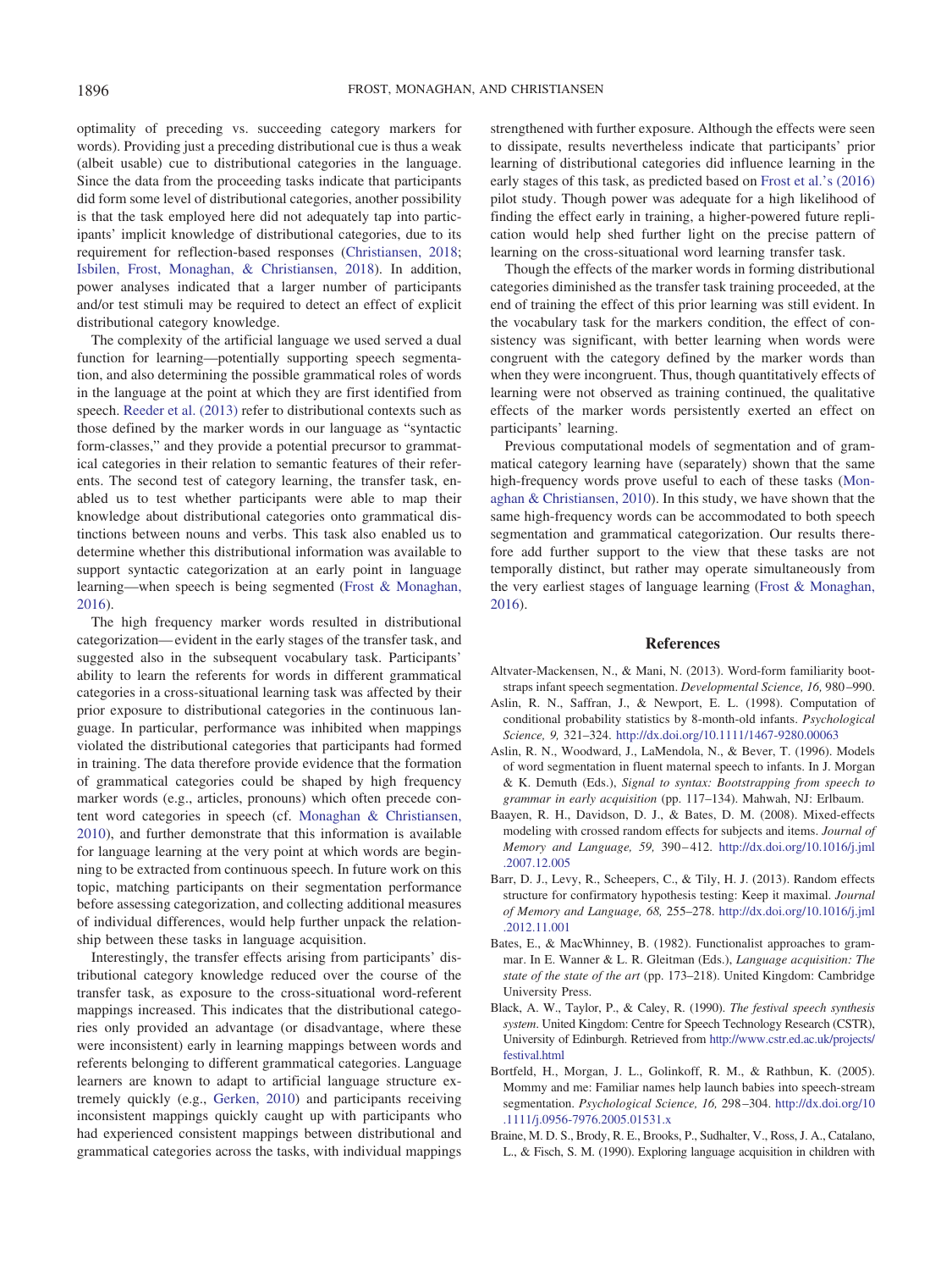a miniature artificial language: Effects of item and pattern frequency, arbitrary subclasses, and correction. *Journal of Memory and Language, 29,* 591– 610. [http://dx.doi.org/10.1016/0749-596X\(90\)90054-4](http://dx.doi.org/10.1016/0749-596X%2890%2990054-4)

- <span id="page-14-29"></span>Brysbaert, M., & Stevens, M. (2018). Power analysis and effect size in mixed effects models: A tutorial. *Journal of Cognition, 1,* 9. [http://dx](http://dx.doi.org/10.5334/joc.10) [.doi.org/10.5334/joc.10](http://dx.doi.org/10.5334/joc.10)
- <span id="page-14-27"></span>Chen, C. H., Gershkoff-Stowe, L., Wu, C. Y., Cheung, H., & Yu, C. (2017). Tracking multiple statistics: Simultaneous learning of object names and categories in English and Mandarin speakers. *Cognitive Science, 41,* 1485–1509. <http://dx.doi.org/10.1111/cogs.12417>
- <span id="page-14-18"></span>Chomsky, N. (1965). *Aspects of the theory of syntax*. Cambridge, MA: MIT Press.
- <span id="page-14-34"></span>Christiansen, M. H. (2018). Implicit-statistical learning: A tale of two literatures. *Topics in Cognitive Science*. Advance online publication. <http://dx.doi.org/10.1111/tops.12332>
- <span id="page-14-9"></span>Conway, C. M., Bauernschmidt, A., Huang, S. S., & Pisoni, D. B. (2010). Implicit statistical learning in language processing: Word predictability is the key. *Cognition, 114,* 356 –371. [http://dx.doi.org/10.1016/j.cognition](http://dx.doi.org/10.1016/j.cognition.2009.10.009) [.2009.10.009](http://dx.doi.org/10.1016/j.cognition.2009.10.009)
- <span id="page-14-13"></span>Cunillera, T., Càmara, E., Laine, M., & Rodríguez-Fornells, A. (2010). Words as anchors: Known words facilitate statistical learning. *Experimental Psychology, 57,* 134 –141. [http://dx.doi.org/10.1027/1618-3169/](http://dx.doi.org/10.1027/1618-3169/a000017) [a000017](http://dx.doi.org/10.1027/1618-3169/a000017)
- <span id="page-14-32"></span>Cunillera, T., Laine, M., Càmara, E., & Rodríguez-Fornells, A. (2016). Bridging the gap between speech segmentation and word-to-world mappings: Evidence from an audiovisual statistical learning task. *Journal of Memory and Language, 63,* 295–305. [http://dx.doi.org/10.1016/j.jml](http://dx.doi.org/10.1016/j.jml.2010.05.003) [.2010.05.003](http://dx.doi.org/10.1016/j.jml.2010.05.003)
- <span id="page-14-14"></span>Cunillera, T., Laine, M., & Rodríguez-Fornells, A. (2016). Headstart for speech segmentation: A neural signature for the anchor word effect. *Neuropsychologia, 82,* 189 –199. [http://dx.doi.org/10.1016/j.neuropsy](http://dx.doi.org/10.1016/j.neuropsychologia.2016.01.011)[chologia.2016.01.011](http://dx.doi.org/10.1016/j.neuropsychologia.2016.01.011)
- <span id="page-14-10"></span>Curtin, S., Mintz, T. H., & Christiansen, M. H. (2005). Stress changes the representational landscape: Evidence from word segmentation. *Cognition, 96,* 233–262. <http://dx.doi.org/10.1016/j.cognition.2004.08.005>
- <span id="page-14-0"></span>Endress, A. D., & Bonatti, L. L. (2007). Rapid learning of syllable classes from a perceptually continuous speech stream. *Cognition, 105,* 247–299. <http://dx.doi.org/10.1016/j.cognition.2006.09.010>
- <span id="page-14-1"></span>Endress, A. D., & Mehler, J. (2009). Primitive computations in speech processing. *Quarterly Journal of Experimental Psychology: Human Experimental Psychology, 62,* 2187–2209. [http://dx.doi.org/10.1080/](http://dx.doi.org/10.1080/17470210902783646) [17470210902783646](http://dx.doi.org/10.1080/17470210902783646)
- <span id="page-14-31"></span>Fiser, J., & Aslin, R. N. (2002). Statistical learning of higher-order temporal structure from visual shape sequences. *Journal of Experimental Psychology: Learning, Memory, and Cognition, 28,* 458 – 467. [http://dx](http://dx.doi.org/10.1037/0278-7393.28.3.458) [.doi.org/10.1037/0278-7393.28.3.458](http://dx.doi.org/10.1037/0278-7393.28.3.458)
- <span id="page-14-25"></span>Fitneva, S. A., & Christiansen, M. H. (2011). Looking in the wrong direction correlates with more accurate word learning. *Cognitive Science, 35,* 367–380. <http://dx.doi.org/10.1111/j.1551-6709.2010.01156.x>
- <span id="page-14-26"></span>Fitneva, S. A., & Christiansen, M. H. (2017). Developmental changes in cross-situational word learning: The inverse effect of initial accuracy. *Cognitive Science, 41,* 141–161. <http://dx.doi.org/10.1111/cogs.12322>
- <span id="page-14-19"></span>Frigo, L., & MacDonald, J. L. (1998). Properties of phonological markers that affect the acquisition of gender-like subclasses. *Journal of Memory and Language, 39,* 218 –245. <http://dx.doi.org/10.1006/jmla.1998.2569>
- <span id="page-14-7"></span>Frost, R. L. A., & Monaghan, P. (2016). Simultaneous segmentation and generalisation of non-adjacent dependencies from continuous speech. *Cognition, 147,* 70 –74. [http://dx.doi.org/10.1016/j.cognition.2015.11](http://dx.doi.org/10.1016/j.cognition.2015.11.010) [.010](http://dx.doi.org/10.1016/j.cognition.2015.11.010)
- <span id="page-14-28"></span>Frost, R. L. A., Monaghan, P., & Christiansen, M. H. (2016). Using statistics to learn words and grammatical categories: How high frequency words assist language acquisition. In A. Papafragou, D. Grodner, D. Mirman, & J. C. Trueswell (Eds.), *Proceedings of the 38th Annual*

*Conference of the Cognitive Science Society* (pp. 81– 86). Austin, TX: Cognitive Science Society.

- <span id="page-14-11"></span>Frost, R. L. A., Monaghan, P., & Tatsumi, T. (2017). Domain-general mechanisms for speech segmentation: The role of duration information in language learning. *Journal of Experimental Psychology: Human Perception and Performance, 43,* 466 – 476. [http://dx.doi.org/10.1037/](http://dx.doi.org/10.1037/xhp0000325) [xhp0000325](http://dx.doi.org/10.1037/xhp0000325)
- <span id="page-14-2"></span>Gerken, L. (2010). Infants use rational decision criteria for choosing among models of their input. *Cognition, 115,* 362–366. [http://dx.doi.org/10](http://dx.doi.org/10.1016/j.cognition.2010.01.006) [.1016/j.cognition.2010.01.006](http://dx.doi.org/10.1016/j.cognition.2010.01.006)
- <span id="page-14-20"></span>Gerken, L., Wilson, R., & Lewis, W. (2005). Infants can use distributional cues to form syntactic categories. *Journal of Child Language, 32,* 249 –268. <http://dx.doi.org/10.1017/S0305000904006786>
- <span id="page-14-23"></span>Gleitman, L. R. (1990). The structural sources of verb meaning. *Language Acquisition, 1,* 3–55. [http://dx.doi.org/10.1207/s15327817la0101\\_2](http://dx.doi.org/10.1207/s15327817la0101_2)
- <span id="page-14-3"></span>Gómez, R. L. (2002). Variability and detection of invariant structure. *Psychological Science, 13,* 431– 436. [http://dx.doi.org/10.1111/1467-](http://dx.doi.org/10.1111/1467-9280.00476) [9280.00476](http://dx.doi.org/10.1111/1467-9280.00476)
- <span id="page-14-16"></span>Graf Estes, K., Evans, J. L., Alibali, M. W., & Saffran, J. R. (2007). Can infants map meaning to newly segmented words? Statistical segmentation and word learning. *Psychological Science, 18,* 254 –260. [http://dx](http://dx.doi.org/10.1111/j.1467-9280.2007.01885.x) [.doi.org/10.1111/j.1467-9280.2007.01885.x](http://dx.doi.org/10.1111/j.1467-9280.2007.01885.x)
- <span id="page-14-30"></span>Green, P., & MacLeod, C. J. (2016). SIMR: An R package for power analysis of generalized linear mixed models by simulation. *Methods in Ecology and Evolution, 7,* 493– 498. [http://dx.doi.org/10.1111/2041-](http://dx.doi.org/10.1111/2041-210X.12504) [210X.12504](http://dx.doi.org/10.1111/2041-210X.12504)
- <span id="page-14-17"></span>Hay, J. F., Pelucchi, B., Graf Estes, K., & Saffran, J. R. (2011). Linking sounds to meanings: Infant statistical learning in a natural language. *Cognitive Psychology, 63,* 93–106. [http://dx.doi.org/10.1016/j.cogpsych](http://dx.doi.org/10.1016/j.cogpsych.2011.06.002) [.2011.06.002](http://dx.doi.org/10.1016/j.cogpsych.2011.06.002)
- <span id="page-14-24"></span>Horst, J. S., Scott, E. J., & Pollard, J. A. (2010). The role of competition in word learning via referent selection. *Developmental Science, 13,* 706 –713. <http://dx.doi.org/10.1111/j.1467-7687.2009.00926.x>
- <span id="page-14-35"></span>Isbilen, E. S., Frost, R. L. A., Monaghan, P., & Christiansen, M. H. (2018), Bridging artificial and natural language learning: Chunk-based computations in learning and generalizing statistical structure. In T. T. Rogers, M. Rau, X. Zhu, & C. W. Kalish (Eds.), *Proceedings of the 40th Annual Conference of the Cognitive Science Society* (pp. 1856 –1861). Austin, TX: Cognitive Science Society.
- <span id="page-14-33"></span>Johnson, E. K., & Tyler, M. D. (2010). Testing the limits of statistical learning for word segmentation. *Developmental Science, 13,* 339 –345. <http://dx.doi.org/10.1111/j.1467-7687.2009.00886.x>
- <span id="page-14-21"></span>Kiss, G. R. (1973). Grammatical word classes: A learning process and its simulation. Psychology of Learning and Motivation, 7, 1-41. [http://dx](http://dx.doi.org/10.1016/S0079-7421%2808%2960064-X) [.doi.org/10.1016/S0079-7421\(08\)60064-X](http://dx.doi.org/10.1016/S0079-7421%2808%2960064-X)
- <span id="page-14-8"></span>Kurumada, C., Meylan, S. C., & Frank, M. C. (2013). Zipfian frequency distributions facilitate word segmentation in context. *Cognition, 127,* 439 – 453. <http://dx.doi.org/10.1016/j.cognition.2013.02.002>
- <span id="page-14-22"></span>Lany, J. (2014). Judging words by their covers and the company they keep: Probabilistic cues support word learning. *Child Development, 85,* 1727– 1739. <http://dx.doi.org/10.1111/cdev.12199>
- <span id="page-14-4"></span>Lany, J., & Gómez, R. L. (2008). Twelve-month-old infants benefit from prior experience in statistical learning. *Psychological Science, 19,* 1247– 1252. <http://dx.doi.org/10.1111/j.1467-9280.2008.02233.x>
- <span id="page-14-5"></span>Lany, J., Gómez, R. L., & Gerken, L. A. (2007). The role of prior experience in language acquisition. *Cognitive Science, 31,* 481–507. <http://dx.doi.org/10.1080/15326900701326584>
- <span id="page-14-15"></span>MacWhinney, B. (2000). *The CHILDES project: Tools for analyzing talk*. Hillsdale, NJ: Erlbaum.
- <span id="page-14-6"></span>Marcus, G. F., Vijayan, S., Bandi Rao, S., & Vishton, P. M. (1999). Rule learning by seven-month-old infants. *Science, 283,* 77– 80. [http://dx.doi](http://dx.doi.org/10.1126/science.283.5398.77) [.org/10.1126/science.283.5398.77](http://dx.doi.org/10.1126/science.283.5398.77)
- <span id="page-14-12"></span>Mattys, S. L., White, L., & Melhorn, J. F. (2005). Integration of multiple speech segmentation cues: A hierarchical framework. *Journal of Exper-*